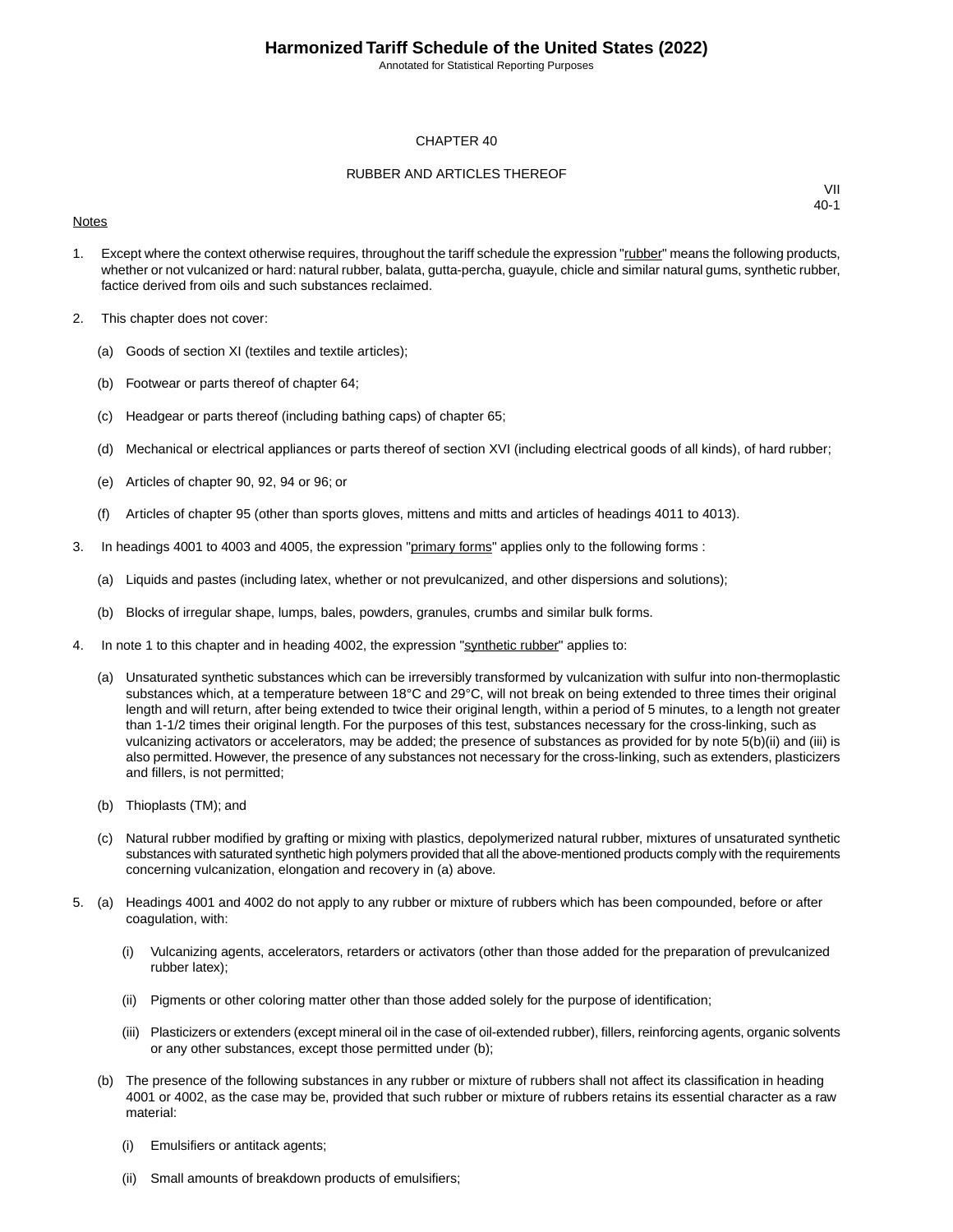Annotated for Statistical Reporting Purposes

Notes (con.) VII 40-2

- (iii) Very small amounts of the following: heat-sensitive agents (generally for obtaining thermosensitive rubber latexes), cationic surface-active agents (generally for obtaining electro-positive rubber latexes), antioxidants, coagulants, crumbling agents, freeze-resisting agents, peptizers, preservatives, stabilizers, viscosity-control agents or similar special-purpose additives.
- 6. For the purposes of heading 4004 the expression "waste, parings and scrap" means rubber waste, parings and scrap from the manufacture or working of rubber and rubber goods definitely not usable as such because of cutting-up, wear or other reasons.
- 7. Thread wholly of vulcanized rubber, of which any cross-sectional dimension exceeds 5 mm, is to be classified as strip, rods or profile shapes, of heading 4008.
- 8. Heading 4010 includes conveyor or transmission belts or belting of textile fabric impregnated, coated, covered or laminated with rubber or made from textile yarn or cord impregnated, coated, covered or sheathed with rubber.
- 9. In headings 4001, 4002, 4003, 4005 and 4008, the expressions "plates", "sheets" and "strip" apply only to plates, sheets and strip, and to blocks of regular geometric shape, uncut or simply cut to rectangular (including square) shape, whether or not having the character of articles and whether or not printed or otherwise surface-worked, but not otherwise cut to shape or further worked.

In heading 4008 the expressions "rods" and "profile shapes" apply only to such products, whether or not cut to length or surface-worked but not otherwise worked.

#### Additional U.S. Notes

- 1. For the purposes of subheading 4008.21, the rate of duty "Free (B)" appearing in the "Special" subcolumn applies only to articles measuring not more than 38.1 cm in width and not more than 45.7 cm in length.
- 2. For the purposes of subheading 4008.29, the rate of duty "Free (C)" appearing in the "Special" subcolumn applies only to profile shapes that are cut to size.
- 3. For the purposes of heading 4017, the rate of duty "Free (C)" appearing in the "Special" subcolumn applies only to tubes and pipes having attached fittings.

#### Compiler's Note

The provisions of subchapter II of chapter 99 (Miscellaneous Tariff Bills or MTBs), the provisions of the Generalized System of Preferences (GSP) found in General Note 4 and most product exclusions from the additional tariffs on products of China in subchapter III of chapter 99 expired on December 31, 2020. However, no endnotes or footnotes relating to these provisions have been deleted as of the issue date of this edition.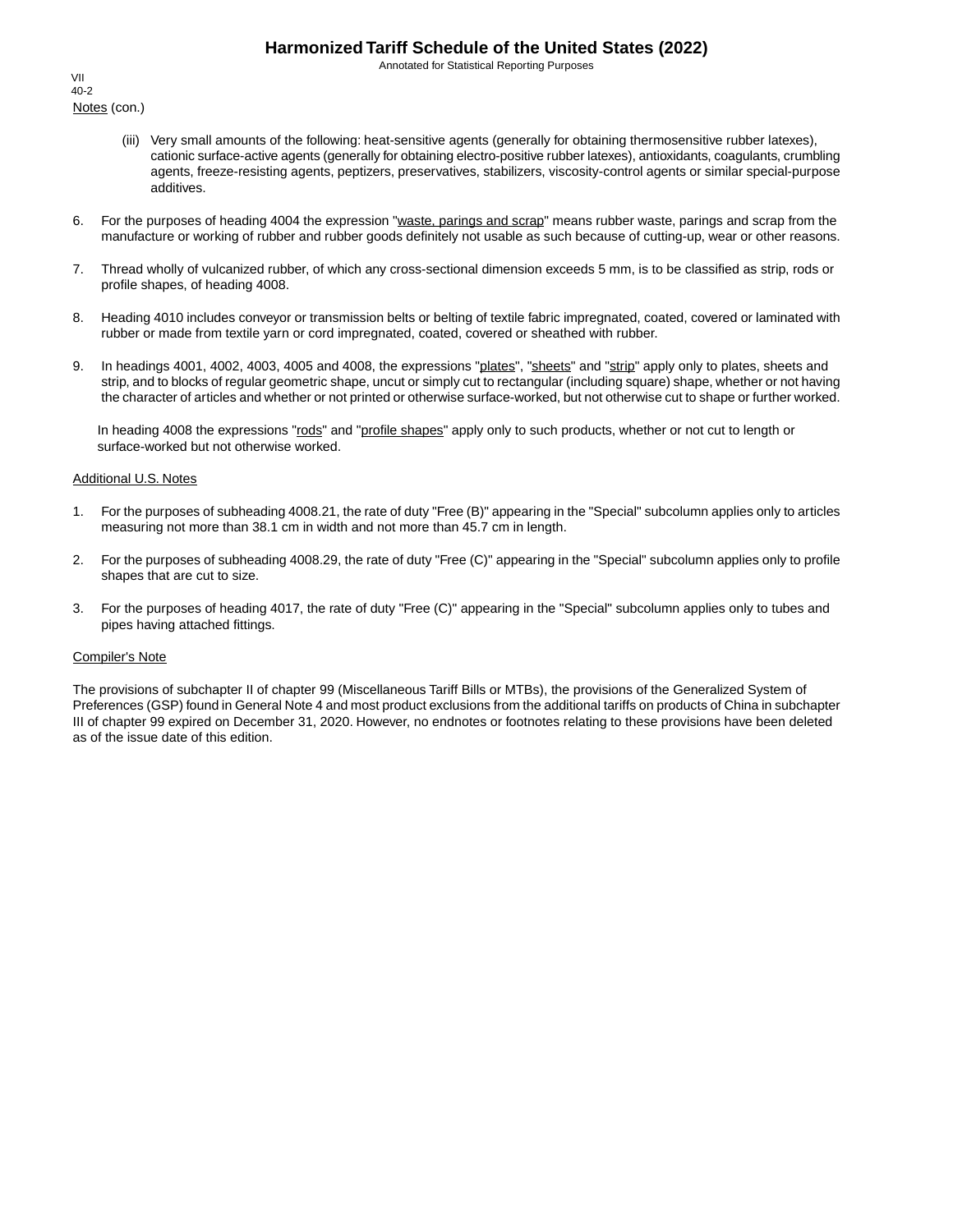Annotated for Statistical Reporting Purposes

| Heading/              | Stat.       |                                                                                                                                                                                                            | Unit           |                     | Rates of Duty |      |
|-----------------------|-------------|------------------------------------------------------------------------------------------------------------------------------------------------------------------------------------------------------------|----------------|---------------------|---------------|------|
| Subheading            | Suf-<br>fix | Article Description                                                                                                                                                                                        | of<br>Quantity | General             | Special       | 2    |
| 4001<br>4001.10.00 00 |             | Natural rubber, balata, gutta-percha, guayule, chicle and similar<br>natural gums, in primary forms or in plates, sheets or strip:<br>Natural rubber latex, whether or not pre-vulcanized kg <sup>1/</sup> |                | Free <sup>2/</sup>  |               | Free |
| 4001.21.00            |             | Natural rubber in other forms:                                                                                                                                                                             |                | Free $\frac{2}{2}$  |               | Free |
|                       | 10          |                                                                                                                                                                                                            |                |                     |               |      |
|                       | 20          |                                                                                                                                                                                                            |                |                     |               |      |
|                       | 30          |                                                                                                                                                                                                            |                |                     |               |      |
| 4001.22.00            | 50          | Technically specified natural rubber (TSNR)                                                                                                                                                                |                |                     |               | Free |
|                       | 05          |                                                                                                                                                                                                            |                | Free <sup>27</sup>  |               |      |
|                       | 10          |                                                                                                                                                                                                            |                |                     |               |      |
|                       | 15          |                                                                                                                                                                                                            |                |                     |               |      |
|                       | 20          |                                                                                                                                                                                                            |                |                     |               |      |
|                       | 25          |                                                                                                                                                                                                            |                |                     |               |      |
|                       | 50          |                                                                                                                                                                                                            |                |                     |               |      |
| 4001.29.00            | <b>100</b>  |                                                                                                                                                                                                            | kg             | ·Free <sup>2/</sup> |               | Free |
| 4001.30.00            |             | Balata, gutta-percha, guayule, chicle and similar natural                                                                                                                                                  |                |                     |               | Free |
|                       | 05          |                                                                                                                                                                                                            |                |                     |               |      |
|                       | 10          | Gutta-percha and guttas, not elsewhere specified or                                                                                                                                                        |                |                     |               |      |
|                       | 20          |                                                                                                                                                                                                            |                |                     |               |      |
|                       | 55          |                                                                                                                                                                                                            |                |                     |               |      |
|                       |             |                                                                                                                                                                                                            |                |                     |               |      |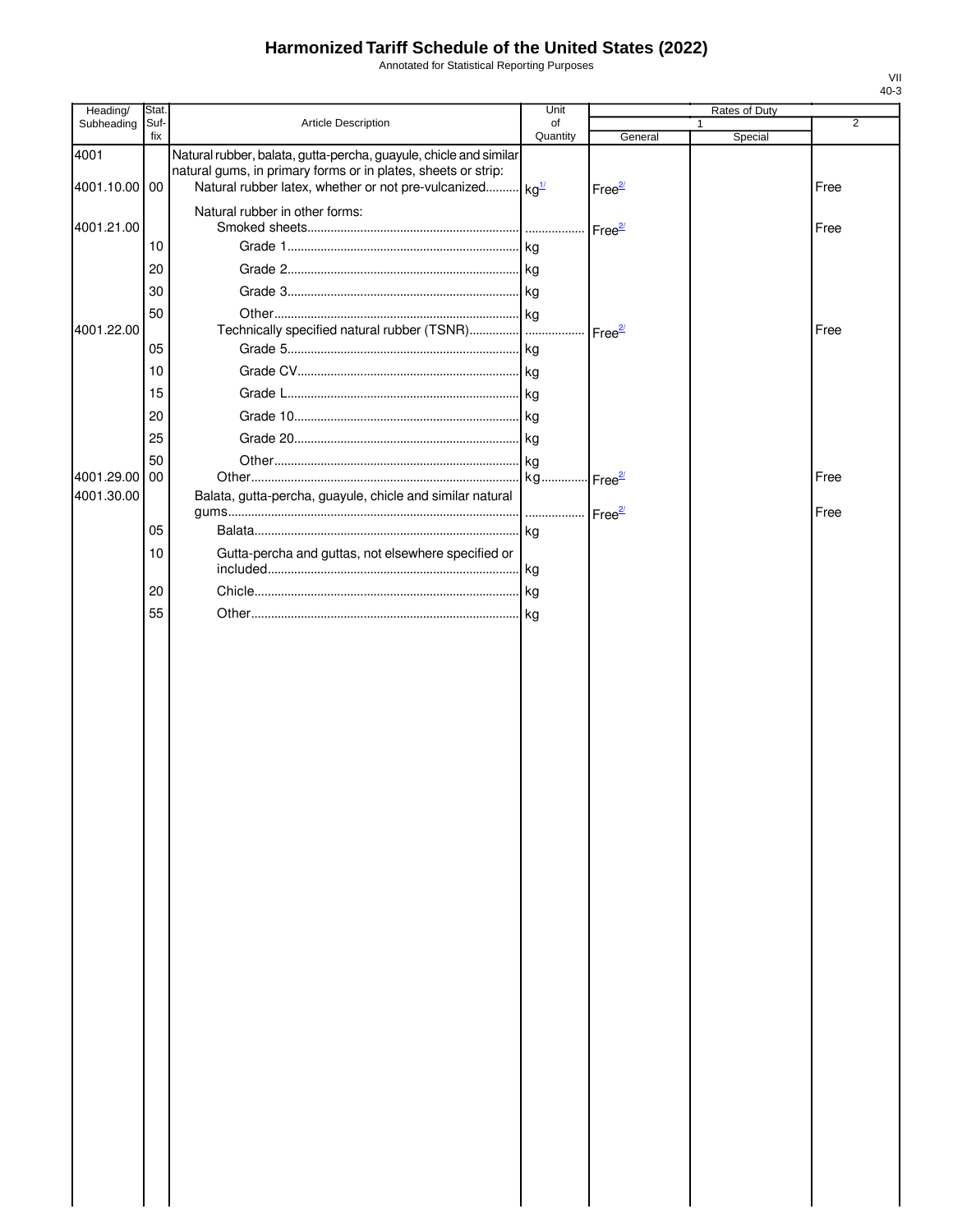Annotated for Statistical Reporting Purposes

| Heading/      | Stat.       |                                                                                                                                                                                                                                                                                    | Unit           |         | Rates of Duty |                |
|---------------|-------------|------------------------------------------------------------------------------------------------------------------------------------------------------------------------------------------------------------------------------------------------------------------------------------|----------------|---------|---------------|----------------|
| Subheading    | Suf-<br>fix | <b>Article Description</b>                                                                                                                                                                                                                                                         | of<br>Quantity | General | 1<br>Special  | $\overline{2}$ |
| 4002          |             | Synthetic rubber and factice derived from oils, in primary forms<br>or in plates, sheets or strip; mixtures of any product of heading<br>4001 with any product of this heading, in primary forms or in<br>plates, sheets or strip:<br>Styrene-butadiene rubber (SBR); carboxylated |                |         |               |                |
|               |             | styrene-butadiene rubber (XSBR):                                                                                                                                                                                                                                                   |                |         |               |                |
| 4002.11.00 00 |             |                                                                                                                                                                                                                                                                                    |                |         |               | 20%            |
| 4002.19.00    | 14          | Containing 50 percent or less styrene by weight<br>of the dry polymer:<br>Styrene-butadiene-styrene block co-polymers<br>produced by solution polymerization (SBS,<br>thermoplastic elastormers), in granules,                                                                     |                |         |               | 20%            |
|               | 15          | Styrene-butadiene rubber produced by<br>emulsion polymerization (E-SBR) in bales kg                                                                                                                                                                                                |                |         |               |                |
|               | 16<br>19    | Styrene-butadiene rubber produced by solution                                                                                                                                                                                                                                      |                |         |               |                |
|               | 20          | Containing over 50 percent styrene by weight of                                                                                                                                                                                                                                    |                |         |               |                |
| 4002.20.00 00 |             |                                                                                                                                                                                                                                                                                    |                |         |               | 20%            |
|               |             | Isobutene-isoprene (butyl) rubber (IIR);<br>halo-isobutene-isoprene rubber (CIIR or BIIR):                                                                                                                                                                                         |                |         |               |                |
| 4002.31.00 00 |             |                                                                                                                                                                                                                                                                                    |                |         |               | 20%            |
| 4002.39.00 00 |             |                                                                                                                                                                                                                                                                                    |                |         |               | 20%            |
| 4002.41.00 00 |             | Chloroprene (chlorobutadiene) rubber (CR):                                                                                                                                                                                                                                         |                |         |               | 20%            |
| 4002.49.00 00 |             |                                                                                                                                                                                                                                                                                    |                |         |               | 20%            |
| 4002.51.00 00 |             | Acrylonitrile-butadiene rubber (NBR):                                                                                                                                                                                                                                              |                |         |               | 20%            |
| 4002.59.00 00 |             |                                                                                                                                                                                                                                                                                    |                |         |               | 20%            |
| 4002.60.00 00 |             |                                                                                                                                                                                                                                                                                    |                |         |               | 20%            |
| 4002.70.00 00 |             | Ethylene-propylene-nonconjugated diene rubber                                                                                                                                                                                                                                      |                |         |               | 20%            |
| 4002.80.00 00 |             | Mixtures of any product of heading 4001 with any product                                                                                                                                                                                                                           |                |         |               | 20%            |
| 4002.91.00 00 |             | Other:                                                                                                                                                                                                                                                                             |                |         |               | 20%            |
|               |             |                                                                                                                                                                                                                                                                                    |                |         |               |                |
| 4002.99.00 00 |             | 4003.00.00 00 Reclaimed rubber in primary forms or in plates, sheets or                                                                                                                                                                                                            |                |         |               | 20%            |
|               |             | 4004.00.00 00 Waste, parings and scrap of rubber (other than hard rubber)                                                                                                                                                                                                          |                |         |               | Free           |
|               |             |                                                                                                                                                                                                                                                                                    |                |         |               | Free           |
|               |             |                                                                                                                                                                                                                                                                                    |                |         |               |                |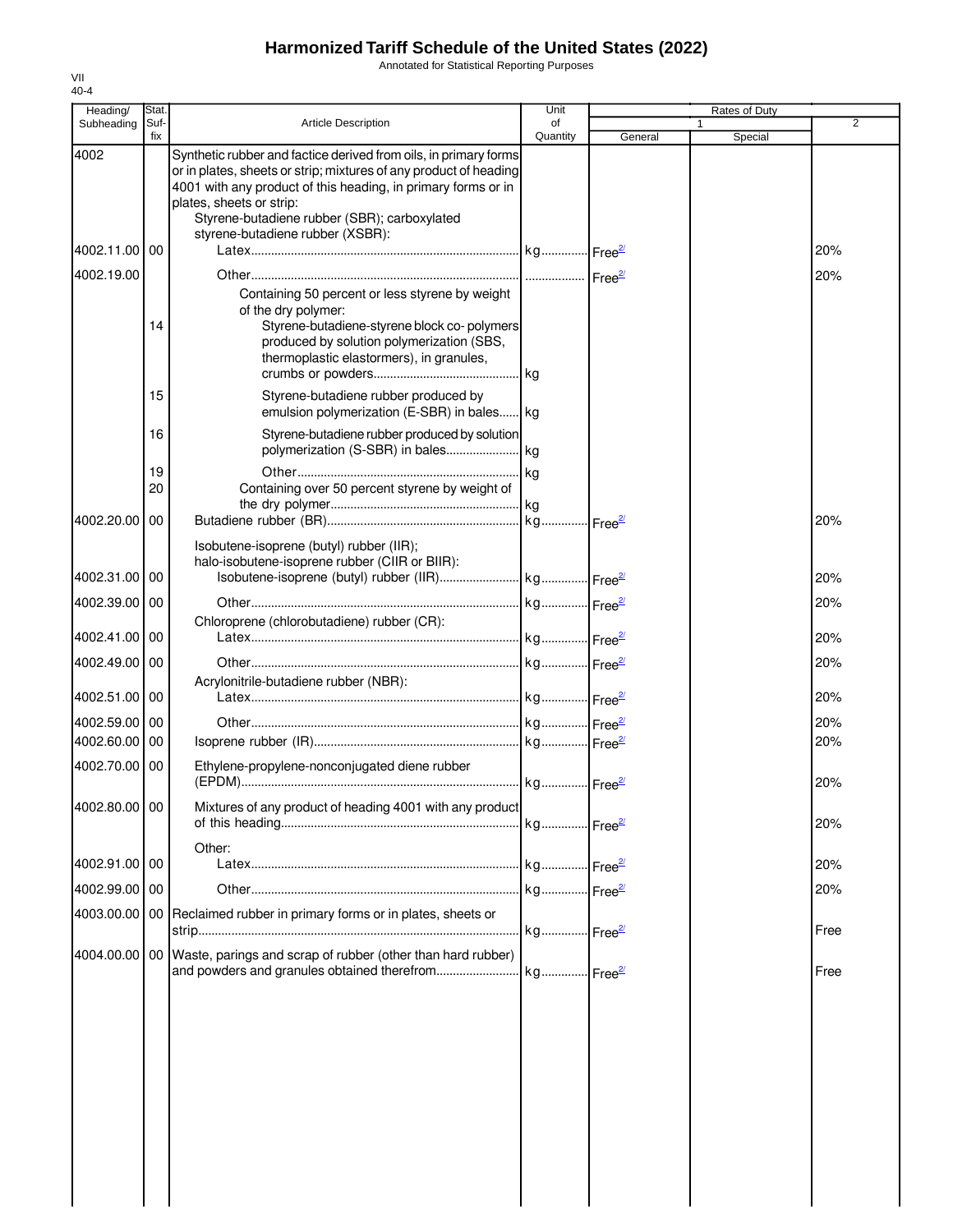Annotated for Statistical Reporting Purposes

| Heading/                 | Stat.       |                                                                                                                                             | Unit           |         | Rates of Duty                                         |                |
|--------------------------|-------------|---------------------------------------------------------------------------------------------------------------------------------------------|----------------|---------|-------------------------------------------------------|----------------|
| Subheading               | Suf-<br>fix | Article Description                                                                                                                         | of<br>Quantity | General | Special                                               | $\overline{2}$ |
| 4005                     |             | Compounded rubber, unvulcanized, in primary forms or in                                                                                     |                |         |                                                       |                |
| 4005.10.00 00            |             | plates, sheets or strip:                                                                                                                    |                |         |                                                       | 20%            |
| 4005.20.00 00            |             | Solutions; dispersions other than those of subheading                                                                                       |                |         |                                                       | 20%            |
| 4005.91.00 00            |             | Other:                                                                                                                                      |                |         |                                                       | 20%            |
| 4005.99.00 00            |             |                                                                                                                                             |                |         |                                                       | 20%            |
| 4006                     |             | Other forms (for example, rods, tubes and profile shapes) and                                                                               |                |         |                                                       |                |
| 4006.10.00 00            |             | articles (for example, discs and rings), of unvulcanized rubber:<br>"Camel-back" strips for retreading rubber tires  kg  2.9% <sup>3/</sup> |                |         | Free (A, AU, BH, CL, 35%<br>CO, D, E, IL, JO,         |                |
|                          |             |                                                                                                                                             |                |         | KR, MA, OM, P,<br>PA, PE, S, SG)                      |                |
| 4006.90<br>4006.90.10 00 |             | Other:                                                                                                                                      |                |         |                                                       | 35%            |
| 4006.90.50 00            |             |                                                                                                                                             |                |         | Free (A, AU, BH, CL, 80%                              |                |
|                          |             |                                                                                                                                             |                |         | CO, D, E, IL, JO,<br>KR, MA, OM, P,<br>PA, PE, S, SG) |                |
|                          |             |                                                                                                                                             |                |         |                                                       | 35%            |
|                          |             |                                                                                                                                             |                |         |                                                       |                |
|                          |             |                                                                                                                                             |                |         |                                                       |                |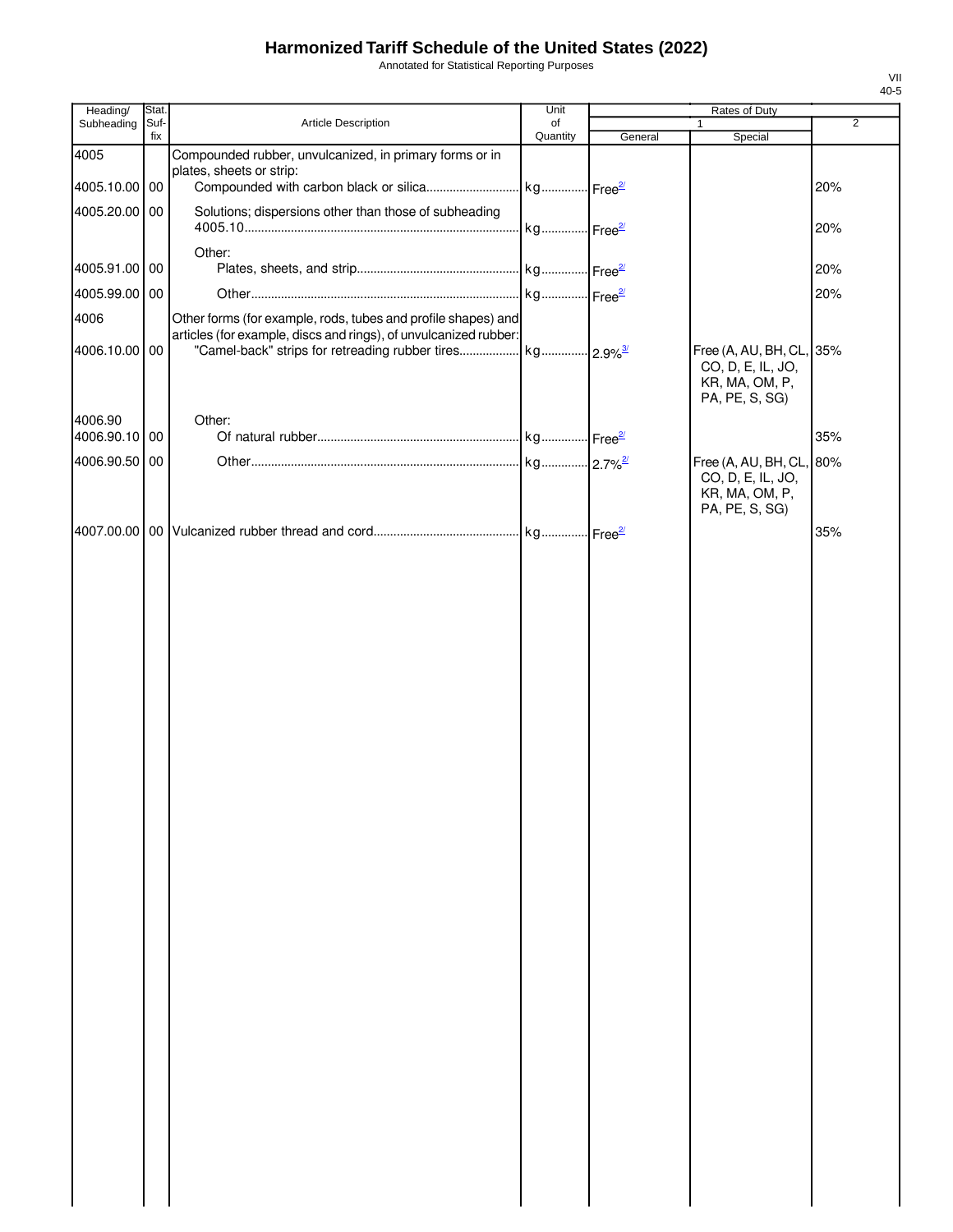Annotated for Statistical Reporting Purposes

| Heading/      | Stat.       |                                                                                                 | Unit           |         | Rates of Duty                                                                                                |                |
|---------------|-------------|-------------------------------------------------------------------------------------------------|----------------|---------|--------------------------------------------------------------------------------------------------------------|----------------|
| Subheading    | Suf-<br>fix | <b>Article Description</b>                                                                      | of<br>Quantity |         | $\mathbf{1}$                                                                                                 | $\overline{2}$ |
| 4008          |             | Plates, sheets, strip, rods and profile shapes, of vulcanized<br>rubber other than hard rubber: |                | General | Special                                                                                                      |                |
| 4008.11       |             | Of cellular rubber:<br>Plates, sheets and strip:                                                |                |         |                                                                                                              |                |
| 4008.11.10 00 |             |                                                                                                 |                |         |                                                                                                              | 25%            |
| 4008.11.50 00 |             |                                                                                                 |                |         | Free (A, AU, BH, CL, 50%<br>CO, D, E, IL, JO,<br>KR, MA, OM, P,<br>PA, PE, S, SG)                            |                |
| 4008.19       |             | Other:<br>Of natural rubber:                                                                    |                |         |                                                                                                              |                |
| 4008.19.20 00 |             |                                                                                                 |                |         |                                                                                                              | 25%            |
| 4008.19.40 00 |             | Other:                                                                                          |                |         |                                                                                                              | 25%            |
| 4008.19.60 00 |             |                                                                                                 |                |         | Free (A, AU, BH, CL, 50%<br>CO, D, E, IL, JO,<br>KR, MA, OM, P,<br>PA, PE, S, SG)                            |                |
| 4008.19.80 00 |             |                                                                                                 |                |         | Free (A, AU, BH, CL, 50%<br>CO, D, E, IL, JO,<br>KR, MA, OM, P,<br>PA, PE, S, SG)                            |                |
| 4008.21.00 00 |             | Of noncellular rubber:                                                                          |                |         |                                                                                                              | 40%            |
| 4008.29       |             | Other:                                                                                          |                |         |                                                                                                              |                |
| 4008.29.20 00 |             |                                                                                                 |                |         | Free (A, AU, B, BH, 35%<br>C, CL, CO, D, E, IL,<br>JO, KR, MA, OM,<br>P, PA, PE, S,<br>$SG)$ <sup>4/5/</sup> |                |
| 4008.29.40 00 |             |                                                                                                 |                |         | Free (A, AU, B, BH, 35%<br>CL, CO, D, E, IL,<br>JO, KR, MA, OM,<br>P, PA, PE, S, SG) $\frac{4}{3}$           |                |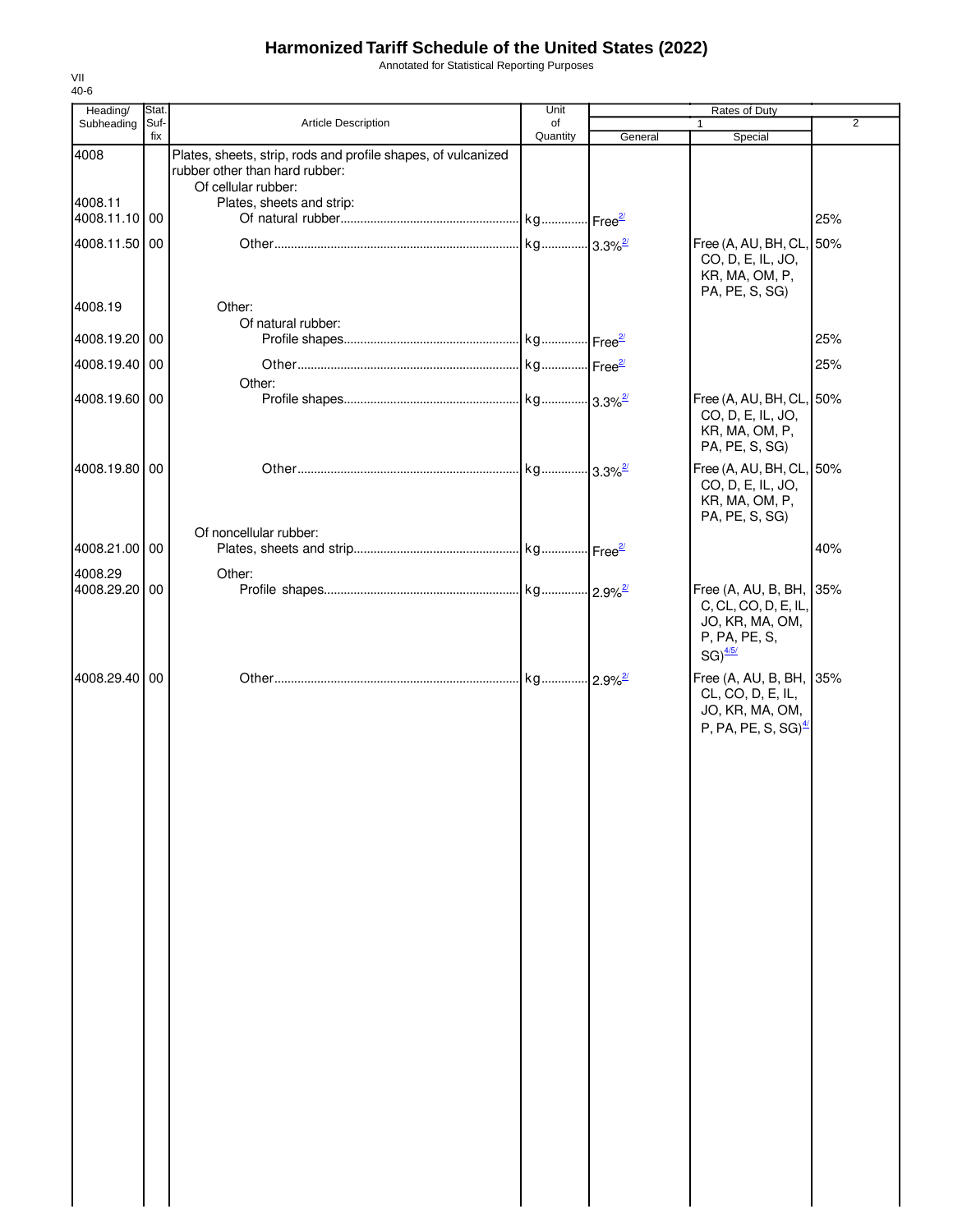Annotated for Statistical Reporting Purposes

| Heading/      | Stat.       |                                                                                                                                                                                                                 | Unit           |                            | Rates of Duty                                                                                |                |
|---------------|-------------|-----------------------------------------------------------------------------------------------------------------------------------------------------------------------------------------------------------------|----------------|----------------------------|----------------------------------------------------------------------------------------------|----------------|
| Subheading    | Suf-<br>fix | Article Description                                                                                                                                                                                             | of<br>Quantity | General                    | $\mathbf{1}$<br>Special                                                                      | $\overline{2}$ |
| 4009          |             | Tubes, pipes and hoses, of vulcanized rubber other than hard<br>rubber, with or without their fittings (for example, joints, elbows,<br>flanges):<br>Not reinforced or otherwise combined with other materials: |                |                            |                                                                                              |                |
| 4009.11.00    | 00          |                                                                                                                                                                                                                 |                |                            | Free (A*, AU, B, BH, 25%<br>CL, CO, D, E, IL,<br>JO, JP, KR, MA,<br>OM, P, PA, PE, S,<br>SG) |                |
| 4009.12.00    |             |                                                                                                                                                                                                                 |                | $\cdot$ 2.5% $\frac{3}{2}$ | Free (A, AU, B, BH, 25%<br>C, CL, CO, D, E, IL,<br>JO, KR, MA, OM,<br>P, PA, PE, S, SG)      |                |
|               | 20          | Brake hoses for the vehicles of subheading<br>8701.20 or headings 8702, 8703, 8704, 8705 or                                                                                                                     |                |                            |                                                                                              |                |
|               | 50          |                                                                                                                                                                                                                 |                |                            |                                                                                              |                |
| 4009.21.00    | 00          | Reinforced or otherwise combined only with metal:                                                                                                                                                               |                |                            | Free (A*, AU, B, BH, 25%<br>CL, CO, D, E, IL,<br>JO, KR, MA, OM,                             |                |
| 4009.22.00    |             |                                                                                                                                                                                                                 |                | $\cdot$ 2.5% $\frac{2}{2}$ | P, PA, PE, S, SG)<br>Free (A, AU, B, BH, 25%<br>C, CL, CO, D, E, IL,<br>JO, KR, MA, OM,      |                |
|               | 20          | Brake hoses for the vehicles of subheading<br>8701.20 or headings 8702, 8703, 8704, 8705 or                                                                                                                     |                |                            | P, PA, PE, S, SG)                                                                            |                |
|               | 50          | Reinforced or otherwise combined only with textile<br>materials:                                                                                                                                                |                |                            |                                                                                              |                |
| 4009.31.00 00 |             |                                                                                                                                                                                                                 |                |                            | Free (A*, AU, B, BH, 25%<br>CL, CO, D, E, IL,<br>JO, KR, MA, OM,<br>P, PA, PE, S, SG)        |                |
| 4009.32.00    |             |                                                                                                                                                                                                                 |                | $2.5\%$ <sup>2/</sup>      | Free (A*, AU, B, BH, 25%<br>C, CL, CO, D, E, IL,<br>JO, KR, MA, OM,<br>P, PA, PE, S, SG)     |                |
|               | 20          | Brake hoses for the vehicles of subheading<br>8701.20 or headings 8702, 8703, 8704, 8705 or                                                                                                                     |                |                            |                                                                                              |                |
|               | 50          |                                                                                                                                                                                                                 |                |                            |                                                                                              |                |
|               |             |                                                                                                                                                                                                                 |                |                            |                                                                                              |                |
|               |             |                                                                                                                                                                                                                 |                |                            |                                                                                              |                |
|               |             |                                                                                                                                                                                                                 |                |                            |                                                                                              |                |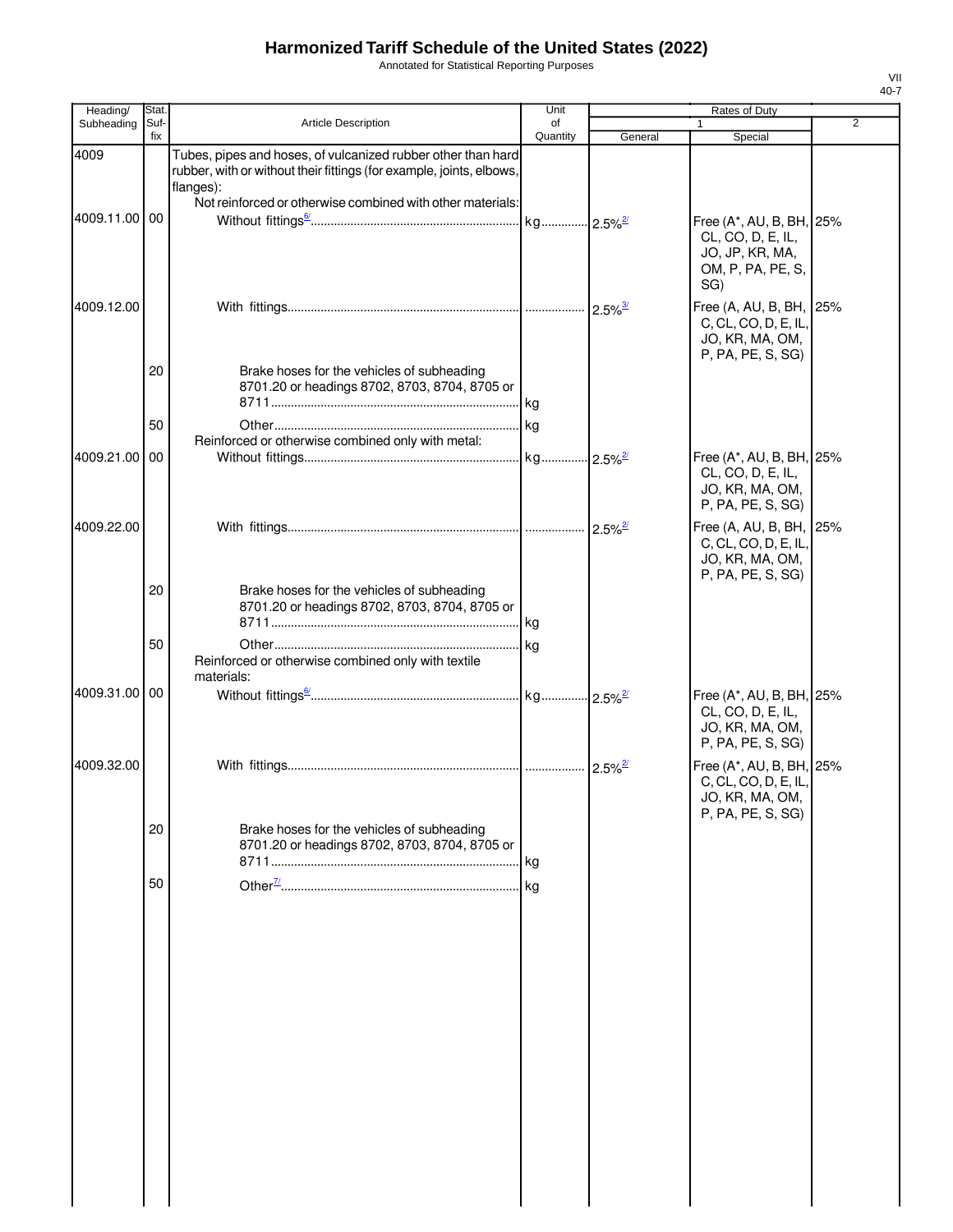Annotated for Statistical Reporting Purposes

| Heading/                 | Stat.       |                                                                                                                                                          | Unit           |                        | Rates of Duty                                                                           |                |
|--------------------------|-------------|----------------------------------------------------------------------------------------------------------------------------------------------------------|----------------|------------------------|-----------------------------------------------------------------------------------------|----------------|
| Subheading               | Suf-<br>fix | Article Description                                                                                                                                      | of<br>Quantity | General                | 1<br>Special                                                                            | $\overline{2}$ |
| 4009 (con.)              |             | Tubes, pipes and hoses, of vulcanized rubber other than hard<br>rubber, with or without their fittings (for example, joints, elbows,<br>flanges): (con.) |                |                        |                                                                                         |                |
| 4009.41.00 00            |             | Reinforced or otherwise combined with other materials:                                                                                                   |                |                        | Free (A*, AU, B, BH, 25%                                                                |                |
|                          |             |                                                                                                                                                          |                |                        | CL, CO, D, E, IL,<br>JO, KR, MA, OM,<br>P, PA, PE, S, SG)                               |                |
| 4009.42.00               |             |                                                                                                                                                          |                |                        | Free (A, AU, B, BH, 25%<br>C, CL, CO, D, E, IL,<br>JO, KR, MA, OM,<br>P, PA, PE, S, SG) |                |
|                          | 20          | Brake hoses for the vehicles of subheading<br>8701.20 or headings 8702, 8703, 8704, 8705 or                                                              | kg             |                        |                                                                                         |                |
|                          | 50          |                                                                                                                                                          |                |                        |                                                                                         |                |
| 4010                     |             | Conveyor or transmission belts or belting, of vulcanized rubber:<br>Conveyor belts and belting:                                                          |                |                        |                                                                                         |                |
| 4010.11.00 00            |             |                                                                                                                                                          |                |                        | Free (A, AU, BH, CL, 25%<br>CO, D, E, IL, JO,<br>KR, MA, OM, P,<br>PA, PE, S, SG)       |                |
| 4010.12<br>4010.12.10 00 |             | Reinforced only with textile materials:<br>With textile components in which vegetable fibers<br>predominate by weight over any other single textile      |                |                        |                                                                                         |                |
|                          |             |                                                                                                                                                          |                |                        | Free (A, AU, BH, CL, 30%<br>CO, D, E, IL, JO,<br>KR, MA, OM, P,<br>PA, PE, S, SG)       |                |
|                          |             | With textile components in which man-made fibers<br>predominate by weight over any other single textile<br>fiber:                                        |                |                        |                                                                                         |                |
| 4010.12.50 00            |             |                                                                                                                                                          |                |                        | Free (A, AU, BH, CL, 74%<br>CO, D, E, IL, JO,<br>KR, MA, OM, P,<br>PA, PE, S, SG)       |                |
| 4010.12.55 00            |             |                                                                                                                                                          |                | $.6.4\%$ <sup>2/</sup> | Free (A, AU, BH, CL, 74%<br>CO, D, E, IL, JO,<br>KR, MA, OM, P,<br>PA, PE, S, SG)       |                |
| 4010.12.90               | 00          |                                                                                                                                                          | kg             | $1.9\%$ <sup>2/</sup>  | Free (A+, AU, BH,<br>CL, CO, D, E, IL,<br>JO, KR, MA, OM,<br>P, PA, PE, S, SG)          | 25%            |
|                          |             |                                                                                                                                                          |                |                        |                                                                                         |                |
|                          |             |                                                                                                                                                          |                |                        |                                                                                         |                |
|                          |             |                                                                                                                                                          |                |                        |                                                                                         |                |
|                          |             |                                                                                                                                                          |                |                        |                                                                                         |                |
|                          |             |                                                                                                                                                          |                |                        |                                                                                         |                |
|                          |             |                                                                                                                                                          |                |                        |                                                                                         |                |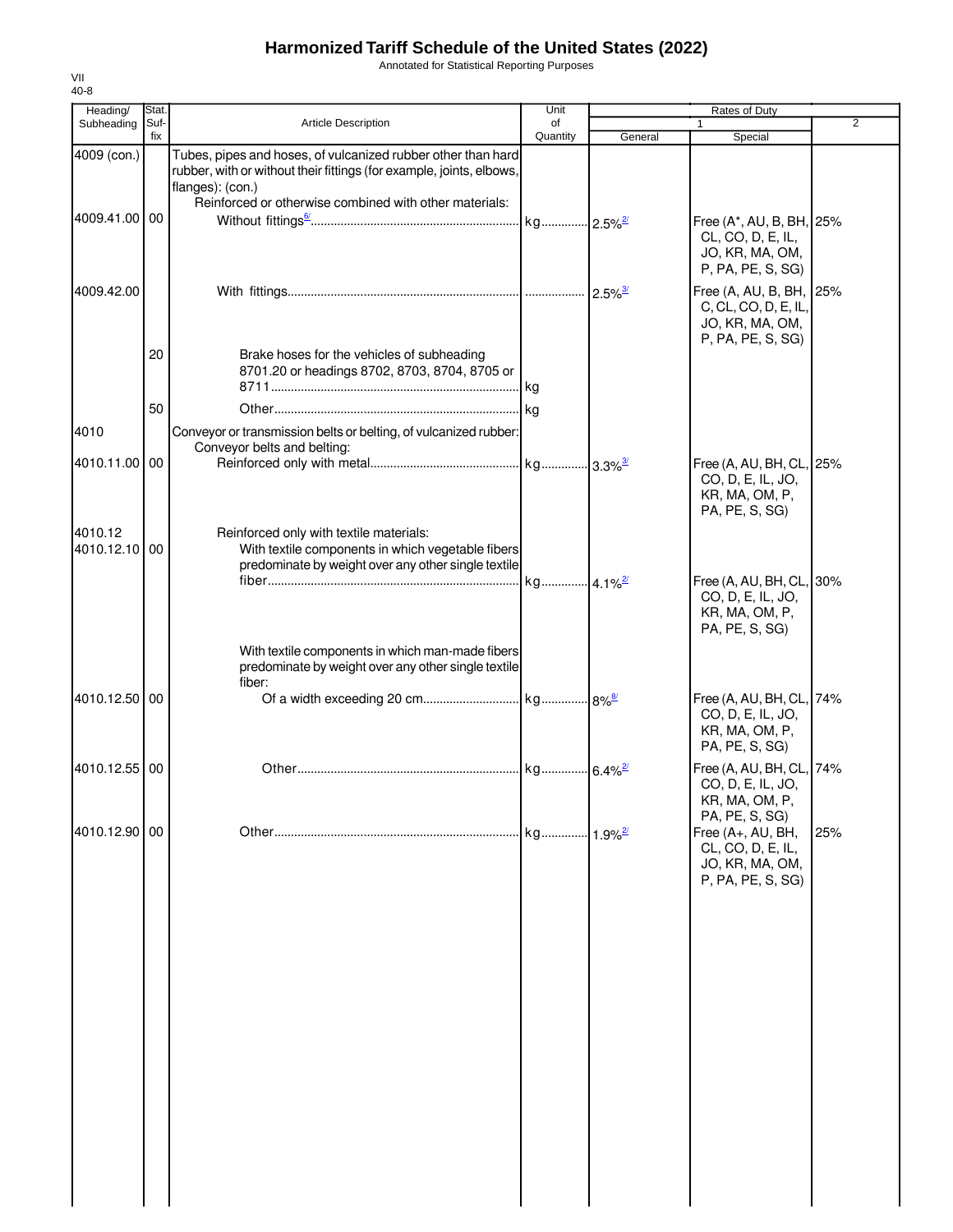Annotated for Statistical Reporting Purposes

| Heading/                 | Stat. |                                                                                                                                                                                         | Unit     |         | Rates of Duty                                                                                                         |                |
|--------------------------|-------|-----------------------------------------------------------------------------------------------------------------------------------------------------------------------------------------|----------|---------|-----------------------------------------------------------------------------------------------------------------------|----------------|
| Subheading               | Suf-  | Article Description                                                                                                                                                                     | of       |         | $\mathbf{1}$                                                                                                          | $\overline{2}$ |
| 4010 (con.)              | fix   | Conveyor or transmission belts or belting, of vulcanized rubber:                                                                                                                        | Quantity | General | Special                                                                                                               |                |
| 4010.19<br>4010.19.10 00 |       | (con.)<br>Conveyor belts and belting: (con.)<br>Other:<br>Combined with textile materials:<br>With textile components in which vegetable<br>fibers predominate by weight over any other |          |         | Free (A, AU, BH, CL, 30%<br>CO, D, E, IL, JO,                                                                         |                |
| 4010.19.50 00            |       | With textile components in which man-made<br>fibers predominate by weight over any other<br>single textile fiber:                                                                       |          |         | KR, MA, OM, P,<br>PA, PE, S, SG)<br>Free (A, AU, BH, CL, 74%<br>CO, D, E, IL, JO,<br>KR, MA, OM, P,<br>PA, PE, S, SG) |                |
| 4010.19.55 00            |       |                                                                                                                                                                                         |          |         | Free (A, AU, BH, CL, 74%<br>CO, D, E, IL, JO,<br>KR, MA, OM, P,                                                       |                |
| 4010.19.80 00            |       |                                                                                                                                                                                         |          |         | PA, PE, S, SG)<br>Free (A+, AU, BH,<br>CL, CO, D, E, IL,<br>JO, KR, MA, OM,                                           | 25%            |
| 4010.19.91               | 00    |                                                                                                                                                                                         |          |         | P, PA, PE, S, SG)<br>Free (A, AU, BH, CL, 25%<br>CO, D, E, IL, JO,<br>KR, MA, OM, P,<br>PA, PE, S, SG)                |                |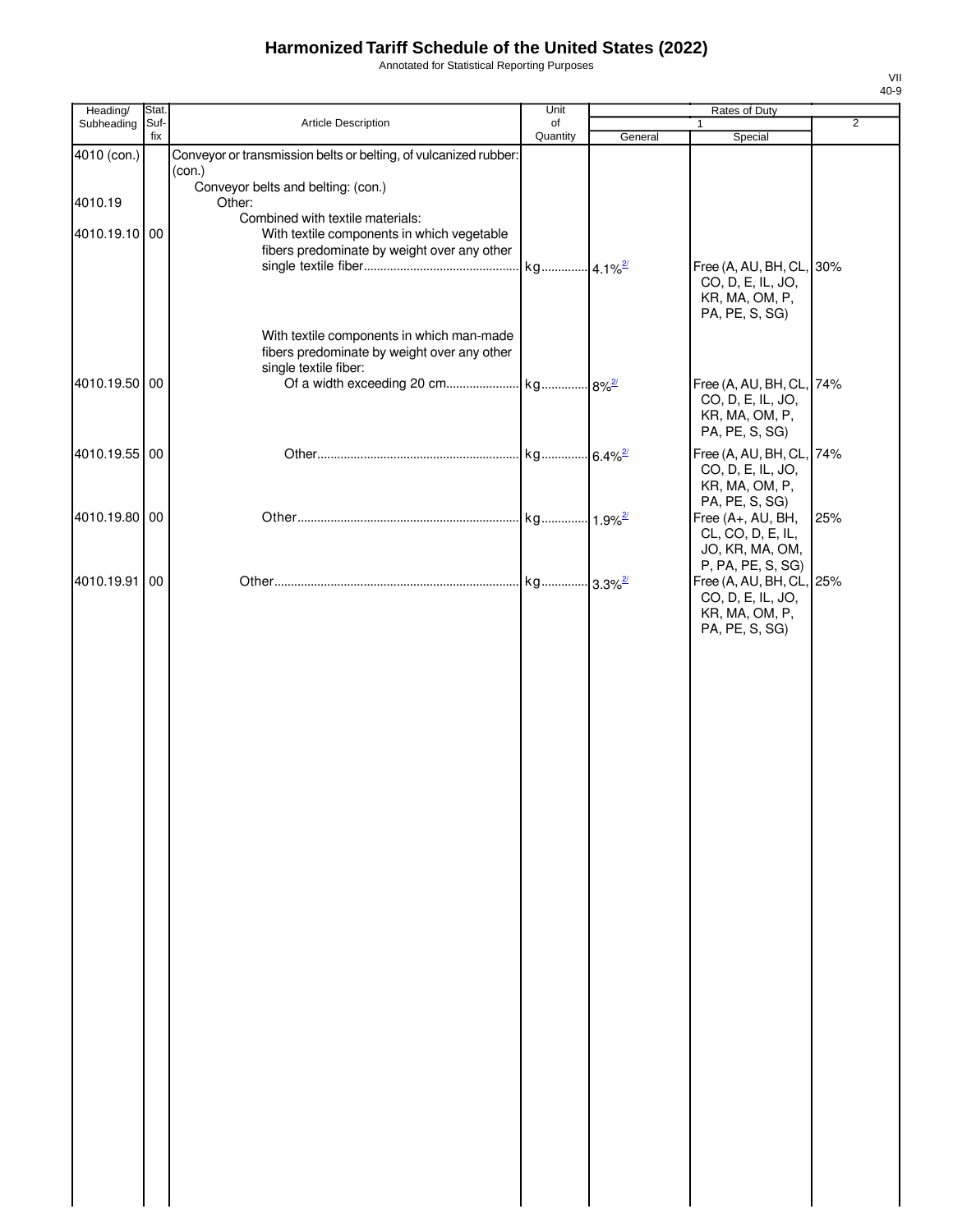Annotated for Statistical Reporting Purposes

| Heading/      | Stat.       |                                                                                                          | Unit           |         | Rates of Duty                                 |                |
|---------------|-------------|----------------------------------------------------------------------------------------------------------|----------------|---------|-----------------------------------------------|----------------|
| Subheading    | Suf-<br>fix | <b>Article Description</b>                                                                               | of<br>Quantity | General | 1<br>Special                                  | $\overline{2}$ |
| 4010 (con.)   |             | Conveyor or transmission belts or belting, of vulcanized rubber:                                         |                |         |                                               |                |
|               |             | (con.)                                                                                                   |                |         |                                               |                |
|               |             | Transmission belts or belting:                                                                           |                |         |                                               |                |
| 4010.31       |             | Endless transmission belts of trapezoidal cross section                                                  |                |         |                                               |                |
|               |             | (V-belts), V-ribbed, of an outside circumference                                                         |                |         |                                               |                |
| 4010.31.30 00 |             | exceeding 60 cm but not exceeding 180 cm:                                                                |                |         | Free (A+, AU, B, BH, 30%                      |                |
|               |             |                                                                                                          |                |         | CL, CO, D, E, IL,                             |                |
|               |             |                                                                                                          |                |         | JO, KR, MA, OM,                               |                |
|               |             |                                                                                                          |                |         | P, PA, PE, S, SG)                             |                |
| 4010.31.60 00 |             |                                                                                                          |                |         | Free (A*, AU, BH,                             | 25%            |
|               |             |                                                                                                          |                |         | CL, CO, D, E, IL,                             |                |
|               |             |                                                                                                          |                |         | JO, KR, MA, OM,                               |                |
|               |             |                                                                                                          |                |         | P, PA, PE, S, SG)                             |                |
| 4010.32       |             | Endless transmission belts of trapezoidal cross section<br>(V-belts), other than V-ribbed, of an outside |                |         |                                               |                |
|               |             | circumference exceeding 60 cm but not exceeding 180                                                      |                |         |                                               |                |
|               |             | cm:                                                                                                      |                |         |                                               |                |
| 4010.32.30 00 |             |                                                                                                          |                |         | Free (A+, AU, B, BH, 30%                      |                |
|               |             |                                                                                                          |                |         | CL, CO, D, E, IL,                             |                |
|               |             |                                                                                                          |                |         | JO, KR, MA, OM,                               |                |
|               |             |                                                                                                          |                |         | P, PA, PE, S, SG)                             |                |
| 4010.32.60 00 |             |                                                                                                          |                |         | Free (A, AU, BH, CL, 25%                      |                |
|               |             |                                                                                                          |                |         | CO, D, E, IL, JO,                             |                |
|               |             |                                                                                                          |                |         | KR, MA, OM, P,<br>PA, PE, S, SG)              |                |
| 4010.33       |             | Endless transmission belts of trapezoidal cross section                                                  |                |         |                                               |                |
|               |             | (V-belts), V-ribbed, of an outside circumference                                                         |                |         |                                               |                |
|               |             | exceeding 180 cm but not exceeding 240 cm:                                                               |                |         |                                               |                |
| 4010.33.30 00 |             |                                                                                                          |                |         | Free (A+, AU, B, BH, 30%                      |                |
|               |             |                                                                                                          |                |         | CL, CO, D, E, IL,                             |                |
|               |             |                                                                                                          |                |         | JO, KR, MA, OM,<br>P, PA, PE, S, SG)          |                |
|               |             |                                                                                                          |                |         |                                               |                |
| 4010.33.60 00 |             |                                                                                                          |                |         | Free (A, AU, BH, CL, 25%                      |                |
|               |             |                                                                                                          |                |         | CO, D, E, IL, JO,<br>KR, MA, OM, P,           |                |
|               |             |                                                                                                          |                |         | PA, PE, S, SG)                                |                |
| 4010.34       |             | Endless transmission belts of trapezoidal cross section                                                  |                |         |                                               |                |
|               |             | (V-belts), other thanV-ribbed, of an outside                                                             |                |         |                                               |                |
|               |             | circumference exceeding 180 cm but not exceeding                                                         |                |         |                                               |                |
|               |             | 240 cm:                                                                                                  |                |         |                                               |                |
| 4010.34.30 00 |             |                                                                                                          |                |         | Free (A+, AU, B, BH, 30%<br>CL, CO, D, E, IL, |                |
|               |             |                                                                                                          |                |         | JO, KR, MA, OM,                               |                |
|               |             |                                                                                                          |                |         | P, PA, PE, S, SG)                             |                |
| 4010.34.60 00 |             |                                                                                                          |                |         | Free (A, AU, BH, CL, 25%                      |                |
|               |             |                                                                                                          |                |         | CO, D, E, IL, JO,                             |                |
|               |             |                                                                                                          |                |         | KR, MA, OM, P,                                |                |
|               |             |                                                                                                          |                |         | PA, PE, S, SG)                                |                |
|               |             |                                                                                                          |                |         |                                               |                |
|               |             |                                                                                                          |                |         |                                               |                |
|               |             |                                                                                                          |                |         |                                               |                |
|               |             |                                                                                                          |                |         |                                               |                |
|               |             |                                                                                                          |                |         |                                               |                |
|               |             |                                                                                                          |                |         |                                               |                |
|               |             |                                                                                                          |                |         |                                               |                |
|               |             |                                                                                                          |                |         |                                               |                |
|               |             |                                                                                                          |                |         |                                               |                |
|               |             |                                                                                                          |                |         |                                               |                |
|               |             |                                                                                                          |                |         |                                               |                |
|               |             |                                                                                                          |                |         |                                               |                |
|               |             |                                                                                                          |                |         |                                               |                |
|               |             |                                                                                                          |                |         |                                               |                |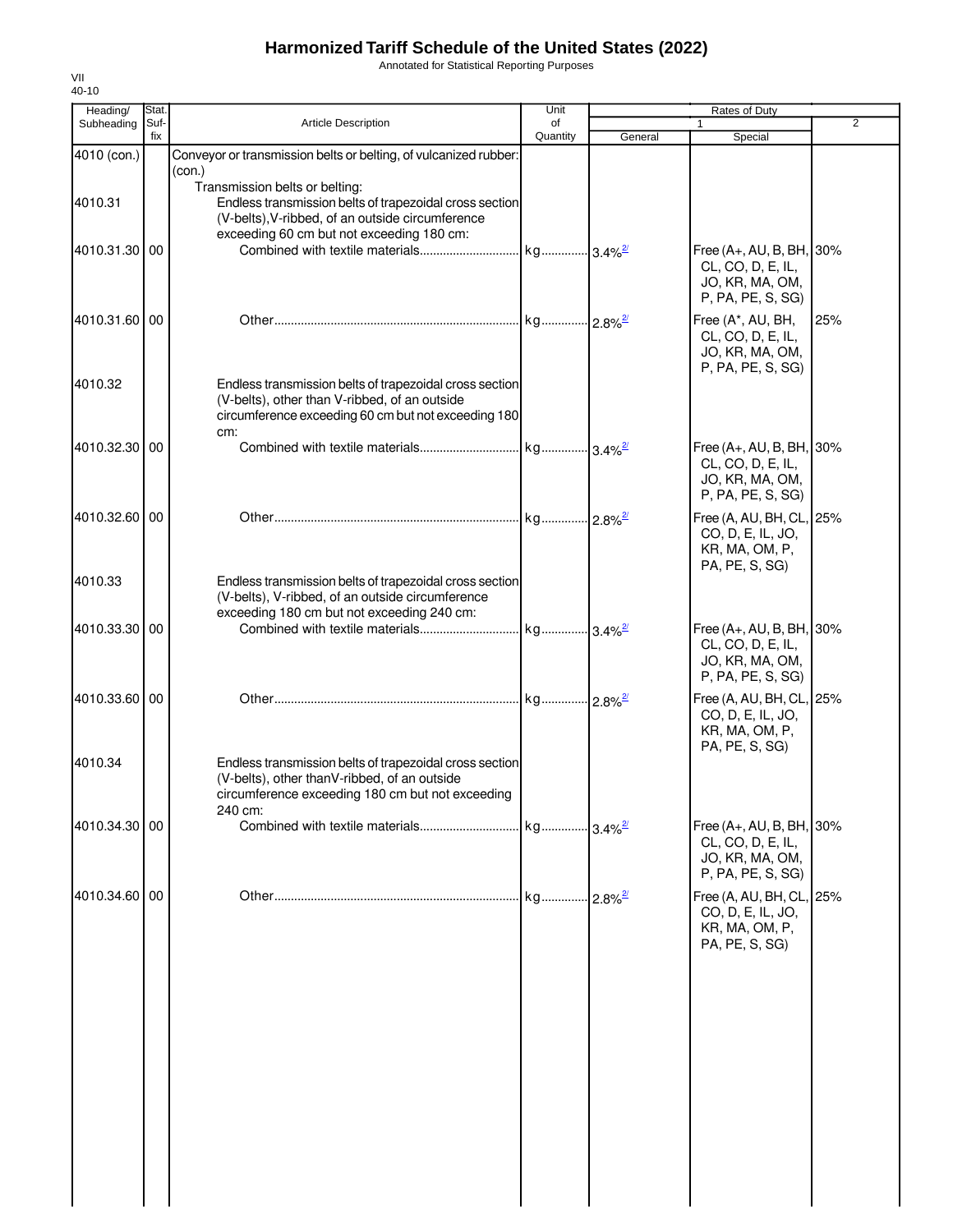Annotated for Statistical Reporting Purposes

| Heading/      | Stat.       |                                                                                                                                                       | Unit           |         | Rates of Duty                                                                     |                |
|---------------|-------------|-------------------------------------------------------------------------------------------------------------------------------------------------------|----------------|---------|-----------------------------------------------------------------------------------|----------------|
| Subheading    | Suf-<br>fix | Article Description                                                                                                                                   | of<br>Quantity | General | 1<br>Special                                                                      | $\overline{2}$ |
| 4010 (con.)   |             | Conveyor or transmission belts or belting, of vulcanized rubber:                                                                                      |                |         |                                                                                   |                |
| 4010.35       |             | (con.)<br>Transmission belts or belting: (con.)<br>Endless synchronous belts of an outside circumference<br>exceeding 60 cm but not exceeding 150 cm: |                |         |                                                                                   |                |
| 4010.35.30    | 00          | Combined with textile materials:<br>With textile components in which vegetable<br>fibers predominate by weight over any other                         | kg 4.1%2       |         | Free (A, AU, BH, CL, 30%                                                          |                |
|               |             | With textile components in which man-made                                                                                                             |                |         | CO, D, E, IL, JO,<br>KR, MA, OM, P,<br>PA, PE, S, SG)                             |                |
| 4010.35.41    | 00          | fibers predominate by weight over any other<br>single textile fiber:                                                                                  |                |         | Free (A, AU, BH, CL, 74%<br>CO, D, E, IL, JO,                                     |                |
| 4010.35.45 00 |             |                                                                                                                                                       |                |         | KR, MA, OM, P,<br>PA, PE, S, SG)<br>Free (A, AU, BH, CL, 74%                      |                |
|               |             |                                                                                                                                                       |                |         | CO, D, E, IL, JO,<br>KR, MA, OM, P,<br>PA, PE, S, SG)                             |                |
| 4010.35.50    | 00          |                                                                                                                                                       |                |         | Free (A+, AU, BH,<br>CL, CO, D, E, IL,<br>JO, KR, MA, OM,<br>P, PA, PE, S, SG)    | 25%            |
| 4010.35.90 00 |             |                                                                                                                                                       |                |         | Free (A, AU, BH, CL, 25%<br>CO, D, E, IL, JO,<br>KR, MA, OM, P,<br>PA, PE, S, SG) |                |
|               |             |                                                                                                                                                       |                |         |                                                                                   |                |
|               |             |                                                                                                                                                       |                |         |                                                                                   |                |
|               |             |                                                                                                                                                       |                |         |                                                                                   |                |
|               |             |                                                                                                                                                       |                |         |                                                                                   |                |
|               |             |                                                                                                                                                       |                |         |                                                                                   |                |
|               |             |                                                                                                                                                       |                |         |                                                                                   |                |
|               |             |                                                                                                                                                       |                |         |                                                                                   |                |
|               |             |                                                                                                                                                       |                |         |                                                                                   |                |
|               |             |                                                                                                                                                       |                |         |                                                                                   |                |
|               |             |                                                                                                                                                       |                |         |                                                                                   |                |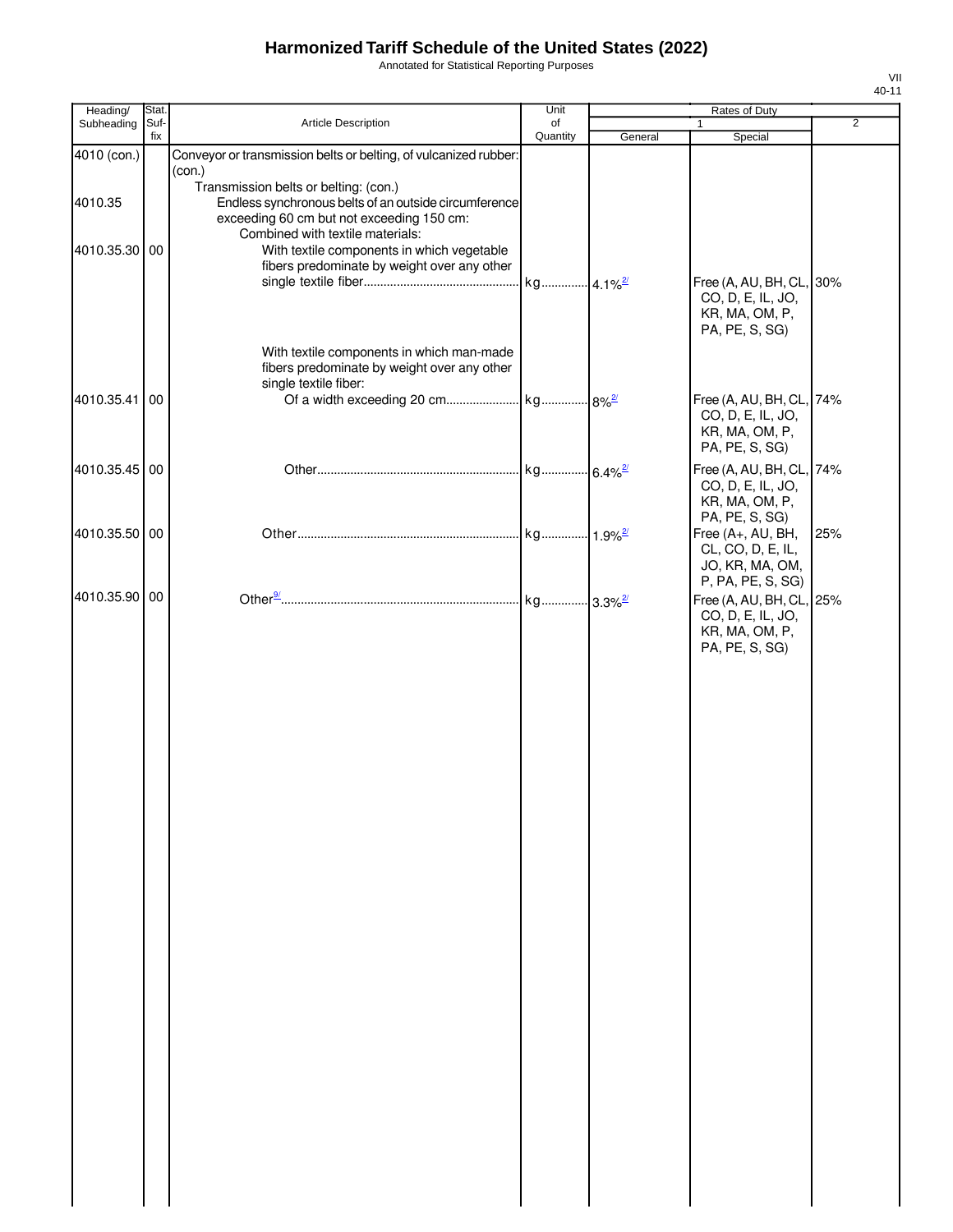Annotated for Statistical Reporting Purposes

| Heading/                 | Stat.       |                                                                                                                                                                                                                                                                               | Unit           |         | Rates of Duty                                                                                    |                |
|--------------------------|-------------|-------------------------------------------------------------------------------------------------------------------------------------------------------------------------------------------------------------------------------------------------------------------------------|----------------|---------|--------------------------------------------------------------------------------------------------|----------------|
| Subheading               | Suf-<br>fix | Article Description                                                                                                                                                                                                                                                           | of<br>Quantity | General | $\mathbf{1}$<br>Special                                                                          | $\overline{2}$ |
| 4010 (con.)              |             | Conveyor or transmission belts or belting, of vulcanized rubber:<br>(con.)                                                                                                                                                                                                    |                |         |                                                                                                  |                |
| 4010.36<br>4010.36.30 00 |             | Transmission belts or belting: (con.)<br>Endless synchronous belts of an outside circumference<br>exceeding 150 cm but not exceeding 198 cm:<br>Combined with textile materials:<br>With textile components in which vegetable<br>fibers predominate by weight over any other |                |         | Free (A, AU, BH, CL, 30%<br>CO, D, E, IL, JO,<br>KR, MA, OM, P,<br>PA, PE, S, SG)                |                |
| 4010.36.41 00            |             | With textile components in which man-made<br>fibers predominate by weight over any other<br>single textile fiber:                                                                                                                                                             |                |         | Free (A, AU, BH, CL, 74%<br>CO, D, E, IL, JO,<br>KR, MA, OM, P,<br>PA, PE, S, SG)                |                |
| 4010.36.45 00            |             |                                                                                                                                                                                                                                                                               |                |         | Free (A, AU, BH, CL, 74%<br>CO, D, E, IL, JO,<br>KR, MA, OM, P,                                  |                |
| 4010.36.50 00            |             |                                                                                                                                                                                                                                                                               |                |         | PA, PE, S, SG)<br>Free (A+, AU, BH,<br>CL, CO, D, E, IL,<br>JO, KR, MA, OM,<br>P, PA, PE, S, SG) | 25%            |
| 4010.36.90 00            |             |                                                                                                                                                                                                                                                                               |                |         | Free (A, AU, BH, CL, 25%<br>CO, D, E, IL, JO,<br>KR, MA, OM, P,<br>PA, PE, S, SG)                |                |
|                          |             |                                                                                                                                                                                                                                                                               |                |         |                                                                                                  |                |
|                          |             |                                                                                                                                                                                                                                                                               |                |         |                                                                                                  |                |
|                          |             |                                                                                                                                                                                                                                                                               |                |         |                                                                                                  |                |
|                          |             |                                                                                                                                                                                                                                                                               |                |         |                                                                                                  |                |
|                          |             |                                                                                                                                                                                                                                                                               |                |         |                                                                                                  |                |
|                          |             |                                                                                                                                                                                                                                                                               |                |         |                                                                                                  |                |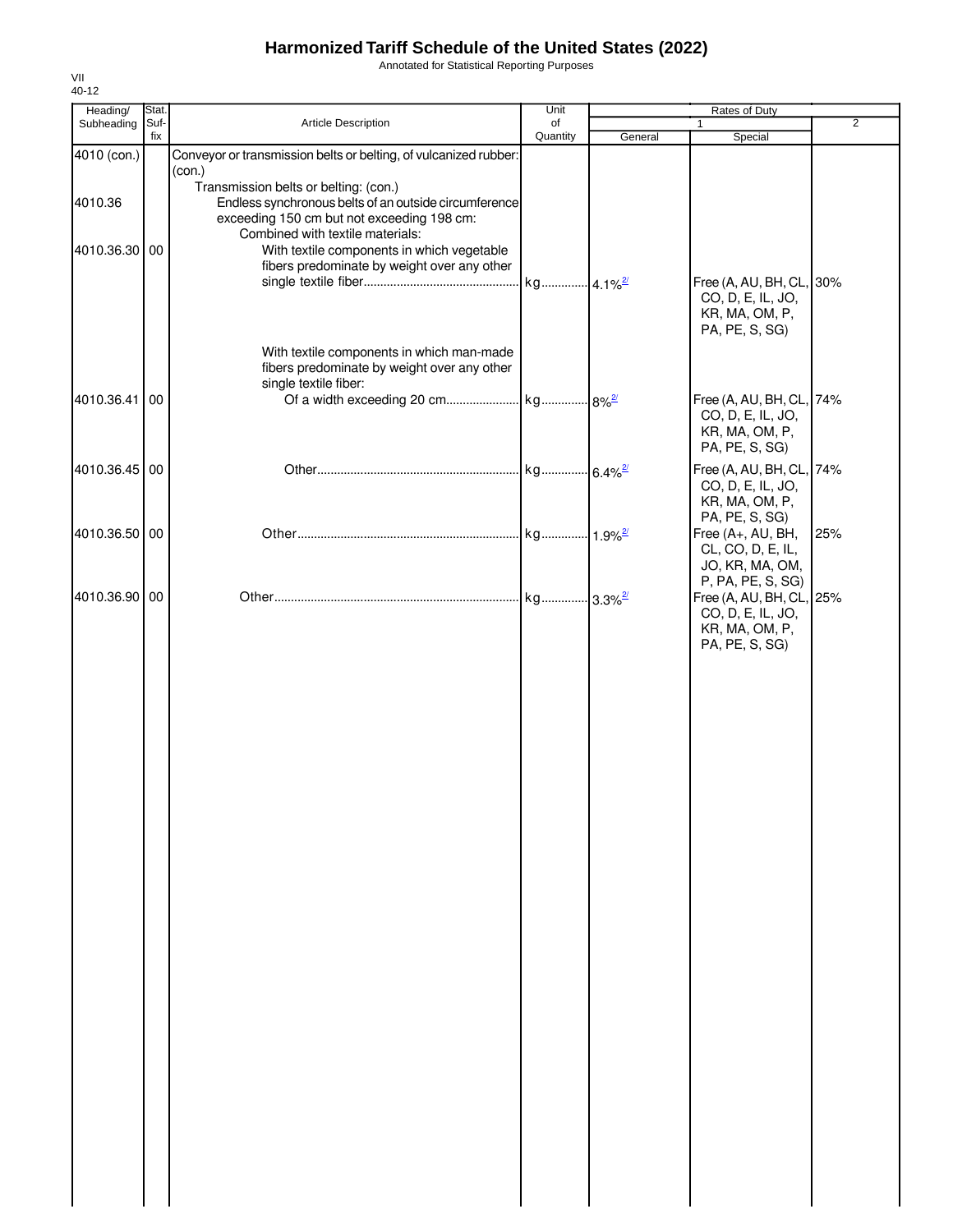Annotated for Statistical Reporting Purposes

| Heading/      | Stat.       |                                                                               | Unit           |         | Rates of Duty                                 |                |
|---------------|-------------|-------------------------------------------------------------------------------|----------------|---------|-----------------------------------------------|----------------|
| Subheading    | Suf-<br>fix | <b>Article Description</b>                                                    | of<br>Quantity | General | $\mathbf{1}$<br>Special                       | $\overline{2}$ |
| 4010 (con.)   |             | Conveyor or transmission belts or belting, of vulcanized rubber:              |                |         |                                               |                |
|               |             | (con.)                                                                        |                |         |                                               |                |
| 4010.39       |             | Transmission belts or belting: (con.)<br>Other:                               |                |         |                                               |                |
|               |             | Of trapezoidal cross section (V-belts and belting):                           |                |         |                                               |                |
| 4010.39.10 00 |             |                                                                               |                |         | Free (A+, AU, B, BH, 30%                      |                |
|               |             |                                                                               |                |         | CL, CO, D, E, IL,<br>JO, KR, MA, OM,          |                |
|               |             |                                                                               |                |         | P, PA, PE, S, SG)                             |                |
| 4010.39.20 00 |             |                                                                               |                |         | Free (A, AU, BH, CL, 25%                      |                |
|               |             |                                                                               |                |         | CO, D, E, IL, JO,                             |                |
|               |             |                                                                               |                |         | KR, MA, OM, P,                                |                |
|               |             | Other:                                                                        |                |         | PA, PE, S, SG)                                |                |
|               |             | Combined with textile materials:                                              |                |         |                                               |                |
| 4010.39.30 00 |             | With textile components in which vegetable                                    |                |         |                                               |                |
|               |             | fibers predominate by weight over any                                         |                |         | Free (A, AU, BH, CL, 30%                      |                |
|               |             |                                                                               |                |         | CO, D, E, IL, JO,                             |                |
|               |             |                                                                               |                |         | KR, MA, OM, P,                                |                |
|               |             |                                                                               |                |         | PA, PE, S, SG)                                |                |
|               |             | With textile components in which                                              |                |         |                                               |                |
|               |             | man-made fibers predominate by weight<br>over any other single textile fiber: |                |         |                                               |                |
| 4010.39.41 00 |             | Of a width exceeding 20 cm kg 8% <sup>2/</sup>                                |                |         | Free (A, AU, BH, CL, 74%                      |                |
|               |             |                                                                               |                |         | CO, D, E, IL, JO,                             |                |
|               |             |                                                                               |                |         | KR, MA, OM, P,                                |                |
|               |             |                                                                               |                |         | PA, PE, S, SG)                                |                |
| 4010.39.45 00 |             |                                                                               |                |         | Free (A, AU, BH, CL, 74%<br>CO, D, E, IL, JO, |                |
|               |             |                                                                               |                |         | KR, MA, OM, P,                                |                |
|               |             |                                                                               |                |         | PA, PE, S, SG)                                |                |
| 4010.39.50 00 |             |                                                                               |                |         | Free (A+, AU, BH,                             | 25%            |
|               |             |                                                                               |                |         | CL, CO, D, E, IL,<br>JO, KR, MA, OM,          |                |
|               |             |                                                                               |                |         | P, PA, PE, S, SG)                             |                |
| 4010.39.90 00 |             |                                                                               |                |         | Free (A, AU, BH, CL, 25%                      |                |
|               |             |                                                                               |                |         | CO, D, E, IL, JO,                             |                |
|               |             |                                                                               |                |         | KR, MA, OM, P,<br>PA, PE, S, SG)              |                |
|               |             |                                                                               |                |         |                                               |                |
|               |             |                                                                               |                |         |                                               |                |
|               |             |                                                                               |                |         |                                               |                |
|               |             |                                                                               |                |         |                                               |                |
|               |             |                                                                               |                |         |                                               |                |
|               |             |                                                                               |                |         |                                               |                |
|               |             |                                                                               |                |         |                                               |                |
|               |             |                                                                               |                |         |                                               |                |
|               |             |                                                                               |                |         |                                               |                |
|               |             |                                                                               |                |         |                                               |                |
|               |             |                                                                               |                |         |                                               |                |
|               |             |                                                                               |                |         |                                               |                |
|               |             |                                                                               |                |         |                                               |                |
|               |             |                                                                               |                |         |                                               |                |
|               |             |                                                                               |                |         |                                               |                |
|               |             |                                                                               |                |         |                                               |                |
|               |             |                                                                               |                |         |                                               |                |
|               |             |                                                                               |                |         |                                               |                |
|               |             |                                                                               |                |         |                                               |                |
|               |             |                                                                               |                |         |                                               |                |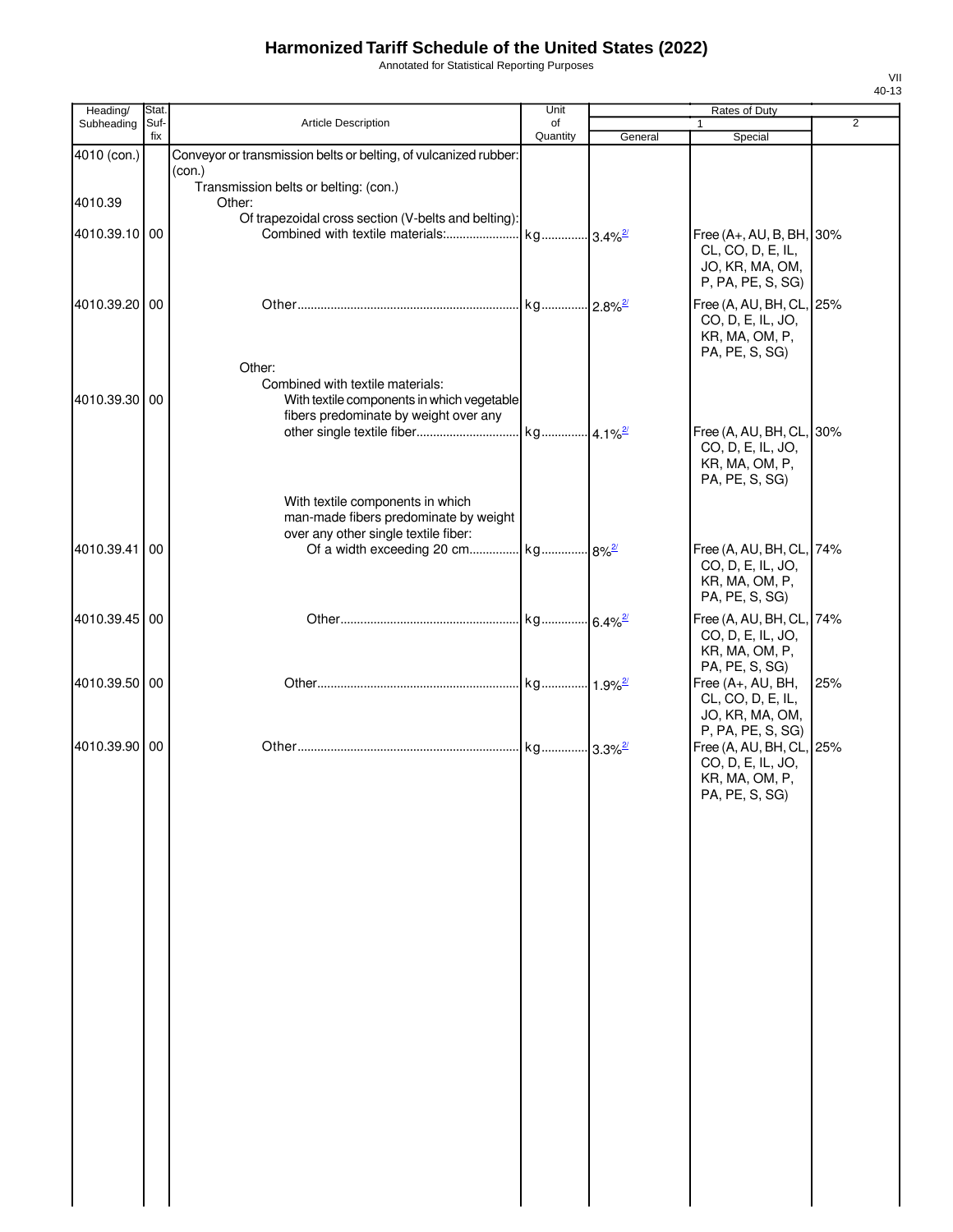Annotated for Statistical Reporting Purposes

| Heading/              | Stat.       |                                                                                                                | Unit           |                       | Rates of Duty                                                                  |                |
|-----------------------|-------------|----------------------------------------------------------------------------------------------------------------|----------------|-----------------------|--------------------------------------------------------------------------------|----------------|
| Subheading            | Suf-<br>fix | <b>Article Description</b>                                                                                     | of<br>Quantity | General               | Special                                                                        | $\overline{2}$ |
| 4011<br>4011.10       |             | New pneumatic tires, of rubber:<br>Of a kind used on motor cars (including station wagons<br>and racing cars): |                |                       |                                                                                |                |
| 4011.10.10            |             |                                                                                                                |                |                       | Free (A*, AU, BH,<br>CL, CO, D, E, IL,<br>JO, KR, MA, OM,<br>P, PA, PE, S, SG) | 10%            |
|                       | 10          | Having a rim diameter of 33.02 cm (13 inches) or                                                               | No.            |                       |                                                                                |                |
|                       | 20          | Having a rim diameter greater than<br>33.02 cm (13 inches) but not more than                                   |                |                       |                                                                                |                |
|                       | 30          | Having a rim diameter greater than<br>35.56 cm (14 inches) but not more than                                   |                |                       |                                                                                |                |
|                       | 40          | Having a rim diameter greater than<br>38.10 cm (15 inches) but not more than                                   |                |                       |                                                                                |                |
|                       | 50          | Having a rim diameter greater than<br>40.64 cm (16 inches) but not more than                                   |                |                       |                                                                                |                |
|                       | 60          | Having a rim diameter greater than<br>43.18 cm (17 inches) but not more than                                   |                |                       |                                                                                |                |
|                       | 70          | Having a rim diameter greater than                                                                             |                |                       |                                                                                |                |
| 4011.10.50 00         |             |                                                                                                                |                |                       | Free (A*, AU, BH,<br>CL, CO, D, E, IL,<br>JO, KR, MA, OM,<br>P, PA, PE, S, SG) | 10%            |
| 4011.20<br>4011.20.10 |             | Of a kind used on buses or trucks:                                                                             |                |                       | Free (A*, AU, BH,<br>CL, CO, D, E, IL,<br>JO, KR, MA, OM,<br>P, PA, PE, S, SG) | 10%            |
|                       | 05          | On-the-highway:                                                                                                |                |                       |                                                                                |                |
|                       | 15          | Off-the-highway:                                                                                               |                |                       |                                                                                |                |
|                       | 25<br>35    | For use on a rim measuring 40.6 cm or more                                                                     | No.            |                       |                                                                                |                |
| 4011.20.50            |             | On-the-highway:                                                                                                | .              | $3.4\%$ <sup>2/</sup> | Free (A*, AU, BH,<br>CL, CO, D, E, IL,<br>JO, KR, MA, OM,<br>P, PA, PE, S, SG) | 10%            |
|                       | 10          |                                                                                                                |                |                       |                                                                                |                |
|                       | 20<br>30    | Off-the-highway:<br>For use on a rim measuring 40.6 cm or more                                                 | No.            |                       |                                                                                |                |
|                       | 50          |                                                                                                                | No.<br>No.     |                       |                                                                                |                |
|                       |             |                                                                                                                |                |                       |                                                                                |                |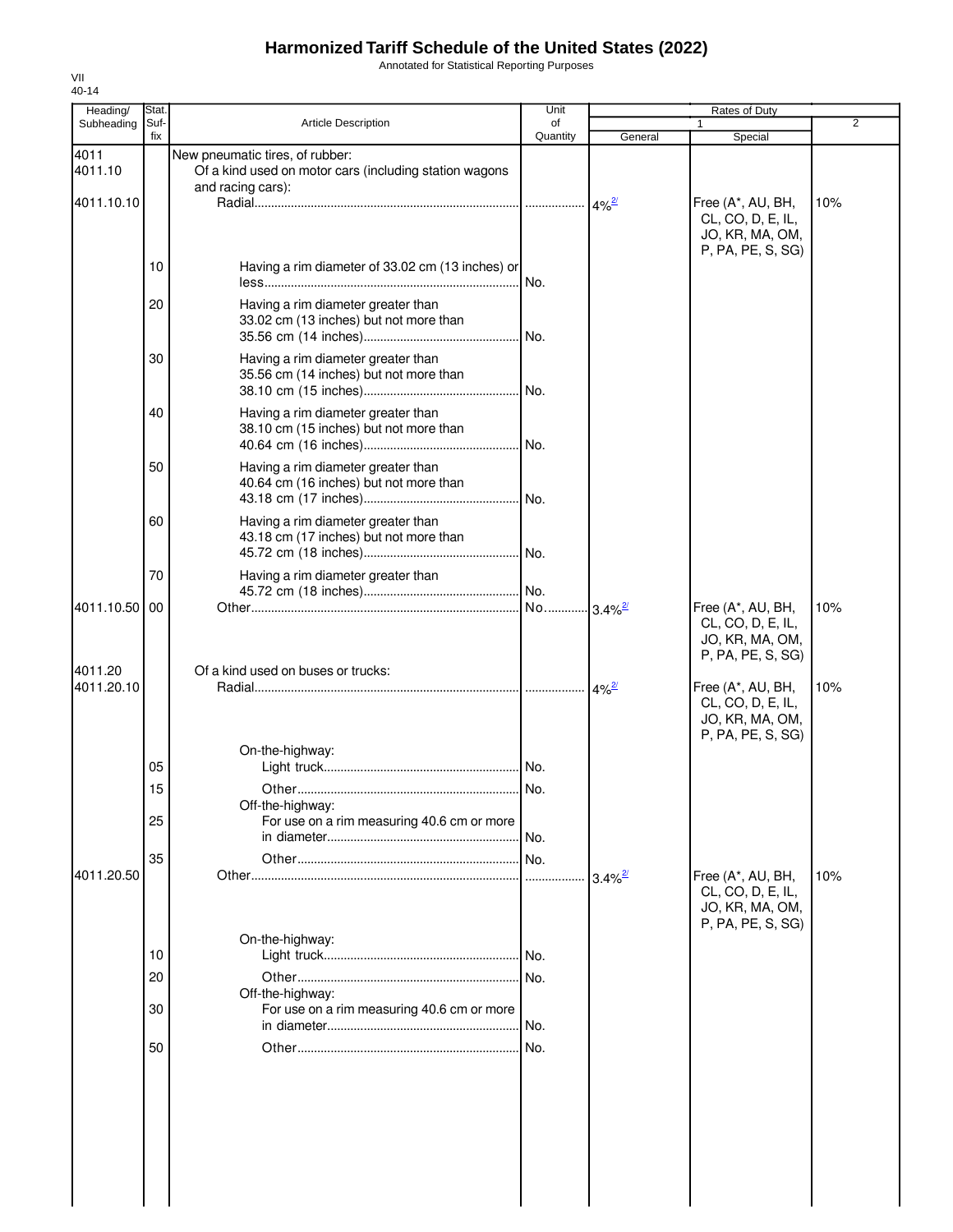Annotated for Statistical Reporting Purposes

| Heading/      | Stat.       |                                                                                                   | Unit           |                       | Rates of Duty                                                                         |      |
|---------------|-------------|---------------------------------------------------------------------------------------------------|----------------|-----------------------|---------------------------------------------------------------------------------------|------|
| Subheading    | Suf-<br>fix | <b>Article Description</b>                                                                        | of<br>Quantity | General               | 1<br>Special                                                                          | 2    |
| 4011 (con.)   |             | New pneumatic tires, of rubber: (con.)                                                            |                |                       |                                                                                       |      |
| 4011.30.00    | 10          |                                                                                                   |                | Free <sup>10</sup>    |                                                                                       | 30%  |
|               |             |                                                                                                   |                |                       |                                                                                       |      |
| 4011.40.00    | 50<br>00    |                                                                                                   |                | Free <sup>2/</sup>    |                                                                                       | 10%  |
| 4011.50.00 00 |             |                                                                                                   |                |                       |                                                                                       | 10%  |
| 4011.70.00    |             | Of a kind used on agricultural or forestry vehicles and                                           |                |                       |                                                                                       |      |
|               |             |                                                                                                   |                |                       |                                                                                       | Free |
|               | 10          |                                                                                                   |                |                       |                                                                                       |      |
| 4011.80       | 50          | Of a kind used on construction, mining or industrial<br>handling vehicles and machines:           |                |                       |                                                                                       |      |
| 4011.80.10    |             |                                                                                                   |                | Free $\frac{2}{2}$    |                                                                                       | 10%  |
|               | 10          |                                                                                                   |                |                       |                                                                                       |      |
|               | 20          |                                                                                                   |                |                       |                                                                                       |      |
| 4011.80.20    |             | Other:                                                                                            |                |                       | Free (A*, AU, BH,                                                                     | 10%  |
|               |             |                                                                                                   |                |                       | CL, CO, D, E, IL,<br>JO, JP, KR, MA,<br>OM, P, PA, PE, S,<br>SG)                      |      |
|               | 10          | Having a rim size not exceeding 61 cm No.                                                         |                |                       |                                                                                       |      |
|               | 20          | Having a rim size exceeding 61 cm No.                                                             |                |                       |                                                                                       |      |
| 4011.80.80    |             |                                                                                                   |                | $3.4\%$ <sup>2/</sup> | Free (A*, AU, BH,<br>CL, CO, D, E, IL,<br>JO, JP, KR, MA,<br>OM, P, PA, PE, S,<br>SG) | 10%  |
|               | 10          | Having a rim size not exceeding 61 cm No.                                                         |                |                       |                                                                                       |      |
| 4011.90       | 20          | Having a rim size exceeding 61 cm No.<br>Other:                                                   |                |                       |                                                                                       |      |
| 4011.90.10    |             |                                                                                                   |                |                       |                                                                                       | 10%  |
|               | 10          | Of a kind used on golf carts, all-terrain vehicles,<br>and for turf, lawn and garden, and trailer |                |                       |                                                                                       |      |
|               | 50          |                                                                                                   |                |                       |                                                                                       |      |
| 4011.90.20    |             |                                                                                                   |                | $4\%$ <sup>2/</sup>   | Free (A*, AU, BH,                                                                     | 10%  |
|               | 10          | Of a kind used on golf carts, all-terrain vehicles,                                               |                |                       | CL, CO, D, E IL,<br>JO, KR, MA, OM,<br>P, PA, PE, S, SG)                              |      |
|               |             | and for turf, lawn and garden, and trailer                                                        |                |                       |                                                                                       |      |
|               |             |                                                                                                   |                |                       |                                                                                       |      |
| 4011.90.80    | 50          |                                                                                                   |                |                       |                                                                                       | 10%  |
|               |             |                                                                                                   |                | $3.4\%$ <sup>2/</sup> | Free (A*, AU, BH,<br>CL, CO, D, E, IL,<br>JO, KR, MA, OM,<br>P, PA, PE, S, SG)        |      |
|               | 10          | Of a kind used on golf carts, all-terrain vehicles,<br>and for turf, lawn and garden, and trailer |                |                       |                                                                                       |      |
|               | 50          |                                                                                                   |                |                       |                                                                                       |      |
|               |             |                                                                                                   |                |                       |                                                                                       |      |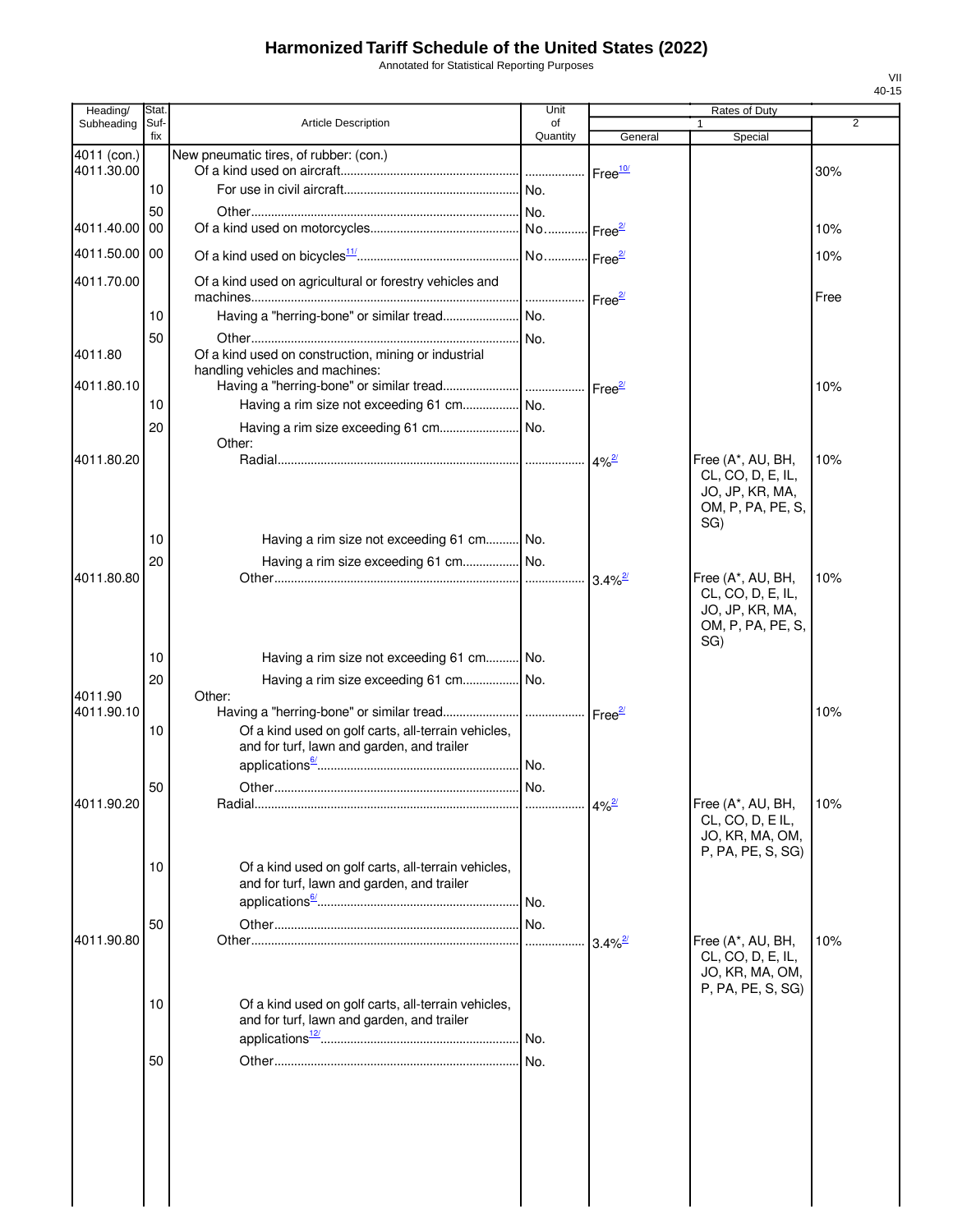Annotated for Statistical Reporting Purposes

| Heading/                 | Stat.       |                                                                                                                                                                  | Unit                  | Rates of Duty      |                                                                                   |                |
|--------------------------|-------------|------------------------------------------------------------------------------------------------------------------------------------------------------------------|-----------------------|--------------------|-----------------------------------------------------------------------------------|----------------|
| Subheading               | Suf-<br>fix | <b>Article Description</b>                                                                                                                                       | of<br>Quantity        | General            | $\mathbf{1}$<br>Special                                                           | $\overline{2}$ |
| 4012                     |             | Retreaded or used pneumatic tires of rubber; solid or cushion<br>tires, tire treads and tire flaps, of rubber:<br>Retreaded tires:                               |                       |                    |                                                                                   |                |
| 4012.11                  |             | Of a kind used on motor cars (including station wagons                                                                                                           |                       |                    |                                                                                   |                |
|                          |             | and racing cars):                                                                                                                                                |                       |                    |                                                                                   |                |
| 4012.11.40 00            |             |                                                                                                                                                                  |                       |                    | Free (A, AU, BH, CL, 10%<br>CO, D, E, IL, JO,<br>KR, MA, OM, P,<br>PA, PE, S, SG) |                |
| 4012.11.80 00            |             |                                                                                                                                                                  |                       |                    | Free (A, AU, BH, CL, 10%<br>CO, D, E, IL, JO,<br>KR, MA, OM, P,<br>PA, PE, S, SG) |                |
| 4012.12                  |             | Of a kind used on buses or trucks:                                                                                                                               |                       |                    |                                                                                   |                |
| 4012.12.40               |             |                                                                                                                                                                  |                       |                    | Free (A, AU, BH, CL,<br>CO, D, E, IL, JO,<br>KR, MA, OM, P,<br>PA, PE, S, SG)     | 10%            |
|                          | 15          | On-the-highway truck and bus tires:                                                                                                                              |                       |                    |                                                                                   |                |
|                          | 25          |                                                                                                                                                                  |                       |                    |                                                                                   |                |
|                          | 35          |                                                                                                                                                                  |                       |                    |                                                                                   |                |
| 4012.12.80               |             |                                                                                                                                                                  |                       |                    | Free (A*, AU, BH,<br>CL, CO, D, E, IL,<br>JO, KR, MA, OM,<br>P, PA, PE, S, SG)    | 10%            |
|                          |             | On-the-highway truck and bus tires:                                                                                                                              |                       |                    |                                                                                   |                |
|                          | 19          |                                                                                                                                                                  |                       |                    |                                                                                   |                |
|                          | 29          |                                                                                                                                                                  |                       |                    |                                                                                   |                |
|                          | 50          |                                                                                                                                                                  |                       |                    |                                                                                   |                |
| 4012.13.00               |             |                                                                                                                                                                  |                       | Free <sup>10</sup> |                                                                                   | 30%            |
|                          | 10          |                                                                                                                                                                  |                       |                    |                                                                                   |                |
|                          | 50          |                                                                                                                                                                  |                       |                    |                                                                                   |                |
| 4012.19<br>4012.19.20 00 |             | Other:<br>Designed for tractors provided for in subheading<br>8701.90.10 or for agricultural or horticultural<br>machinery or implements provided for in chapter |                       |                    |                                                                                   |                |
|                          |             |                                                                                                                                                                  |                       |                    |                                                                                   | Free           |
|                          |             | Other:                                                                                                                                                           |                       |                    |                                                                                   |                |
| 4012.19.40 00            |             |                                                                                                                                                                  | No 4% <sup>2/</sup>   |                    | Free (A, AU, BH, CL,<br>CO, D, E, IL, JO,<br>KR, MA, OM, P,<br>PA, PE, S, SG)     | 10%            |
| 4012.19.80               | 00          |                                                                                                                                                                  | No 3.4% <sup>3/</sup> |                    | Free (A, AU, BH, CL,<br>CO, D, E, IL, JO,<br>KR, MA, OM, P,<br>PA, PE, S, SG)     | 10%            |
|                          |             |                                                                                                                                                                  |                       |                    |                                                                                   |                |
|                          |             |                                                                                                                                                                  |                       |                    |                                                                                   |                |
|                          |             |                                                                                                                                                                  |                       |                    |                                                                                   |                |
|                          |             |                                                                                                                                                                  |                       |                    |                                                                                   |                |
|                          |             |                                                                                                                                                                  |                       |                    |                                                                                   |                |
|                          |             |                                                                                                                                                                  |                       |                    |                                                                                   |                |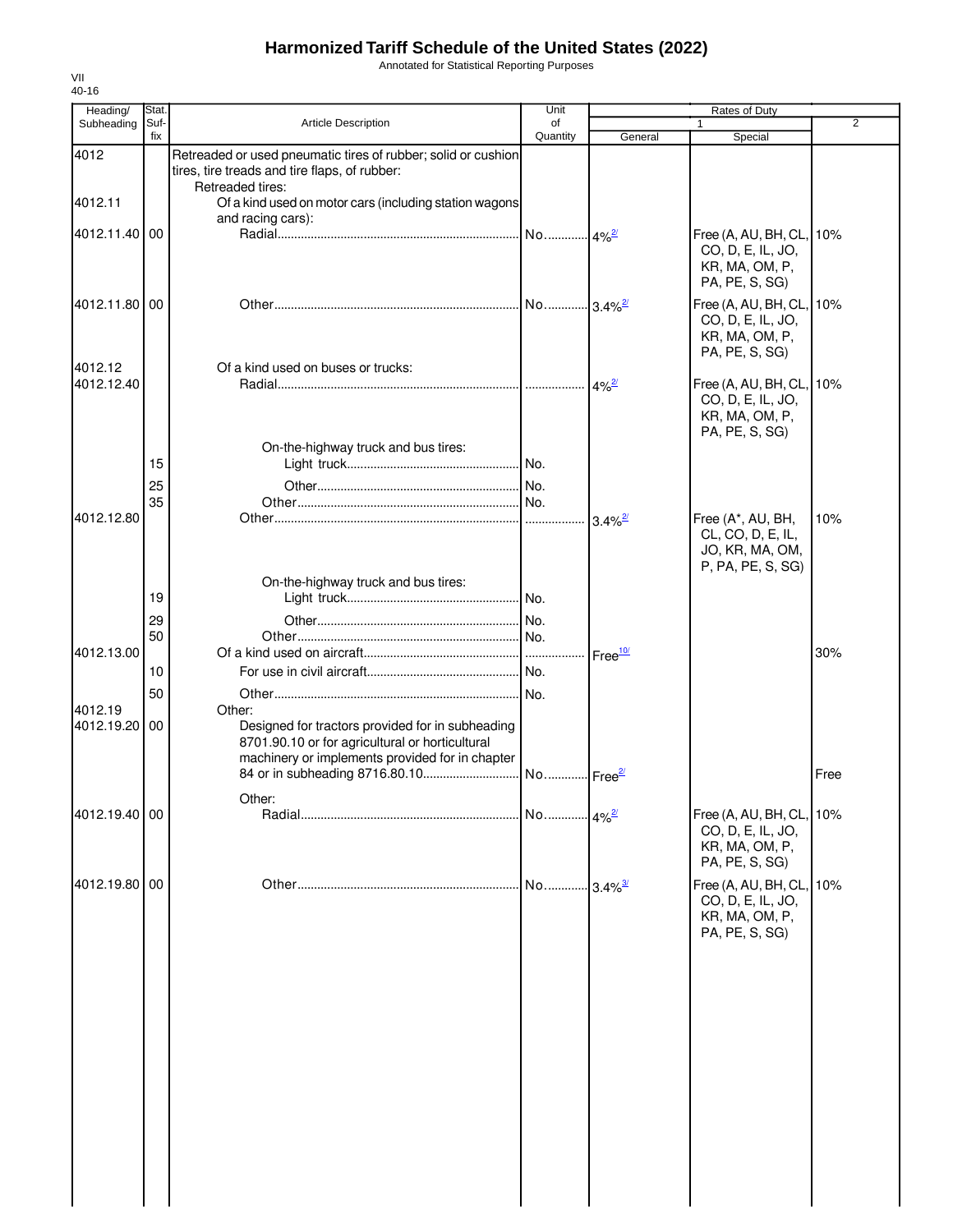Annotated for Statistical Reporting Purposes

| Heading/                 | Stat.       |                                                                                                                                                                                                                                                  | Unit                  |         | Rates of Duty                                                                  |      |
|--------------------------|-------------|--------------------------------------------------------------------------------------------------------------------------------------------------------------------------------------------------------------------------------------------------|-----------------------|---------|--------------------------------------------------------------------------------|------|
| Subheading               | Suf-<br>fix | <b>Article Description</b>                                                                                                                                                                                                                       | of<br>Quantity        | General | $\mathbf{1}$<br>Special                                                        | 2    |
| 4012 (con.)<br>4012.20   |             | Retreaded or used pneumatic tires of rubber; solid or cushion<br>tires, tire treads and tire flaps, of rubber: (con.)<br>Used pneumatic tires:                                                                                                   |                       |         |                                                                                |      |
| 4012.20.10               |             |                                                                                                                                                                                                                                                  |                       |         |                                                                                | 30%  |
|                          | 10          |                                                                                                                                                                                                                                                  | No.                   |         |                                                                                |      |
| 4012.20.15 00            | 50          | Designed for tractors provided for in subheading<br>8701.90.10 or for agricultural or horticultural machinery<br>or implements provided for in chapter 84 or in<br>subheading 8716.80.10:<br>Of a kind used on vehicles, including tractors, for |                       |         |                                                                                |      |
|                          |             | the on-highway transport of passengers or                                                                                                                                                                                                        |                       |         |                                                                                | Free |
|                          |             |                                                                                                                                                                                                                                                  |                       |         |                                                                                |      |
| 4012.20.45 00            |             |                                                                                                                                                                                                                                                  | No Free <sup>2/</sup> |         |                                                                                | Free |
| 4012.20.60 00            |             | Other:<br>Of a kind used on vehicles, including tractors, for<br>the on-highway transport of passengers or goods,                                                                                                                                |                       |         |                                                                                | 10%  |
|                          |             |                                                                                                                                                                                                                                                  |                       |         |                                                                                |      |
| 4012.20.80 00<br>4012.90 |             | Other:                                                                                                                                                                                                                                           |                       |         |                                                                                | 10%  |
| 4012.90.10 00            |             |                                                                                                                                                                                                                                                  |                       |         |                                                                                | 25%  |
| 4012.90.30 00            |             | Other:<br>Of natural rubber:                                                                                                                                                                                                                     |                       |         |                                                                                | 35%  |
|                          |             |                                                                                                                                                                                                                                                  | No.                   |         |                                                                                |      |
| 4012.90.45 00            |             |                                                                                                                                                                                                                                                  | No.                   |         | Free (A*, AU, BH,<br>CL, CO, D, E, IL,<br>JO, KR, MA, OM,<br>P, PA, PE, S, SG) | 35%  |
|                          |             | Other:                                                                                                                                                                                                                                           |                       |         |                                                                                |      |
| 4012.90.70 00            |             |                                                                                                                                                                                                                                                  | No.                   |         |                                                                                | 80%  |
| 4012.90.90 00            |             |                                                                                                                                                                                                                                                  | No.                   |         | Free (A*, AU, BH,<br>CL, CO, D, E, IL,<br>JO, KR, MA, OM,<br>P, PA, PE, S, SG) | 80%  |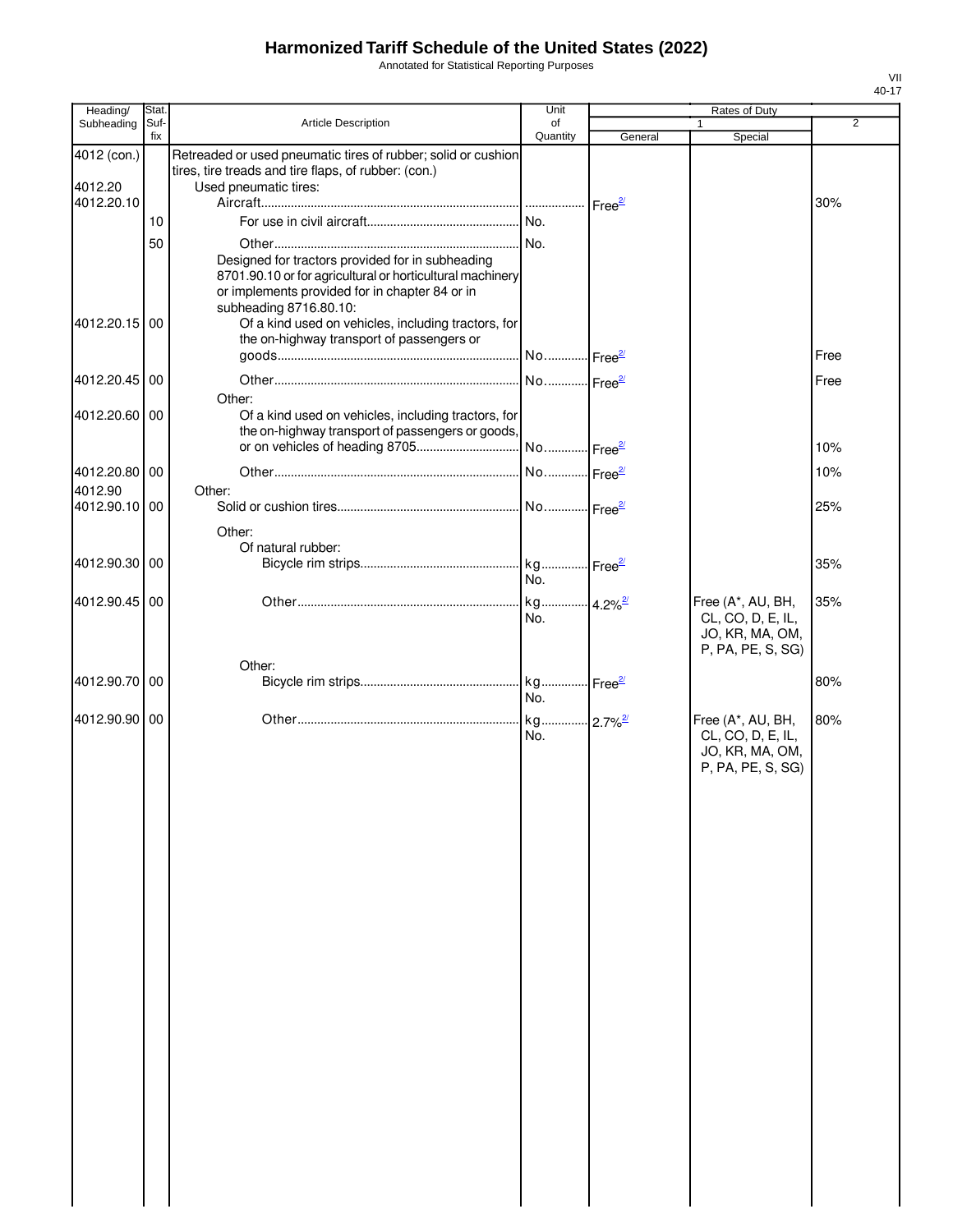Annotated for Statistical Reporting Purposes

| Heading/                 | Stat.       |                                                                                                                                  | Unit           |         | Rates of Duty                                 |                |
|--------------------------|-------------|----------------------------------------------------------------------------------------------------------------------------------|----------------|---------|-----------------------------------------------|----------------|
| Subheading               | Suf-<br>fix | <b>Article Description</b>                                                                                                       | of<br>Quantity | General | 1<br>Special                                  | $\overline{2}$ |
| 4013                     |             | Inner tubes, of rubber:                                                                                                          |                |         |                                               |                |
| 4013.10.00               |             | Of a kind used on motor cars (including station wagons                                                                           |                |         |                                               |                |
|                          |             |                                                                                                                                  |                |         | Free (A, AU, BH, CL, 25%                      |                |
|                          |             |                                                                                                                                  |                |         | CO, D, E, IL, JO,                             |                |
|                          |             |                                                                                                                                  |                |         | KR, MA, OM, P,                                |                |
|                          |             |                                                                                                                                  |                |         | PA, PE, S, SG)                                |                |
|                          | 10          |                                                                                                                                  |                |         |                                               |                |
|                          | 20          |                                                                                                                                  |                |         |                                               |                |
| 4013.20.00 00            |             |                                                                                                                                  |                |         |                                               | 30%            |
| 4013.90                  |             | Other:                                                                                                                           |                |         |                                               |                |
| 4013.90.10 00            |             | Designed for tires provided for in subheadings                                                                                   |                |         |                                               |                |
|                          |             | 4011.70.00, 4012.19.20, 4012.20.15 and                                                                                           |                |         |                                               |                |
|                          |             |                                                                                                                                  |                |         |                                               | Free           |
| 4013.90.50               |             |                                                                                                                                  |                |         |                                               |                |
|                          |             |                                                                                                                                  |                |         | Free (A, AU, BH, CL, 25%<br>CO, D, E, IL, JO, |                |
|                          |             |                                                                                                                                  |                |         | KR, MA, OM, P,                                |                |
|                          |             |                                                                                                                                  |                |         | PA, PE, S, SG)                                |                |
|                          | 10          |                                                                                                                                  |                |         |                                               |                |
|                          | 50          |                                                                                                                                  |                |         |                                               |                |
|                          |             |                                                                                                                                  |                |         |                                               |                |
| 4014                     |             | Hygienic or pharmaceutical articles (including nursing nipples),<br>of vulcanized rubber other than hard rubber, with or without |                |         |                                               |                |
|                          |             | fittings of hard rubber:                                                                                                         |                |         |                                               |                |
| 4014.10.00 00            |             |                                                                                                                                  |                |         |                                               | 25%            |
|                          |             |                                                                                                                                  |                |         |                                               |                |
| 4014.90<br>4014.90.10 00 |             | Other:                                                                                                                           |                |         |                                               | 25%            |
|                          |             |                                                                                                                                  |                |         |                                               |                |
| 4014.90.50 00            |             |                                                                                                                                  |                |         | Free (A, AU, BH, CL, 25%                      |                |
|                          |             |                                                                                                                                  |                |         | CO, D, E, IL, JO,                             |                |
|                          |             |                                                                                                                                  |                |         | KR, MA, OM, P,<br>PA, PE, S, SG)              |                |
|                          |             |                                                                                                                                  |                |         |                                               |                |
|                          |             |                                                                                                                                  |                |         |                                               |                |
|                          |             |                                                                                                                                  |                |         |                                               |                |
|                          |             |                                                                                                                                  |                |         |                                               |                |
|                          |             |                                                                                                                                  |                |         |                                               |                |
|                          |             |                                                                                                                                  |                |         |                                               |                |
|                          |             |                                                                                                                                  |                |         |                                               |                |
|                          |             |                                                                                                                                  |                |         |                                               |                |
|                          |             |                                                                                                                                  |                |         |                                               |                |
|                          |             |                                                                                                                                  |                |         |                                               |                |
|                          |             |                                                                                                                                  |                |         |                                               |                |
|                          |             |                                                                                                                                  |                |         |                                               |                |
|                          |             |                                                                                                                                  |                |         |                                               |                |
|                          |             |                                                                                                                                  |                |         |                                               |                |
|                          |             |                                                                                                                                  |                |         |                                               |                |
|                          |             |                                                                                                                                  |                |         |                                               |                |
|                          |             |                                                                                                                                  |                |         |                                               |                |
|                          |             |                                                                                                                                  |                |         |                                               |                |
|                          |             |                                                                                                                                  |                |         |                                               |                |
|                          |             |                                                                                                                                  |                |         |                                               |                |
|                          |             |                                                                                                                                  |                |         |                                               |                |
|                          |             |                                                                                                                                  |                |         |                                               |                |
|                          |             |                                                                                                                                  |                |         |                                               |                |
|                          |             |                                                                                                                                  |                |         |                                               |                |
|                          |             |                                                                                                                                  |                |         |                                               |                |
|                          |             |                                                                                                                                  |                |         |                                               |                |
|                          |             |                                                                                                                                  |                |         |                                               |                |
|                          |             |                                                                                                                                  |                |         |                                               |                |
|                          |             |                                                                                                                                  |                |         |                                               |                |
|                          |             |                                                                                                                                  |                |         |                                               |                |
|                          |             |                                                                                                                                  |                |         |                                               |                |
|                          |             |                                                                                                                                  |                |         |                                               |                |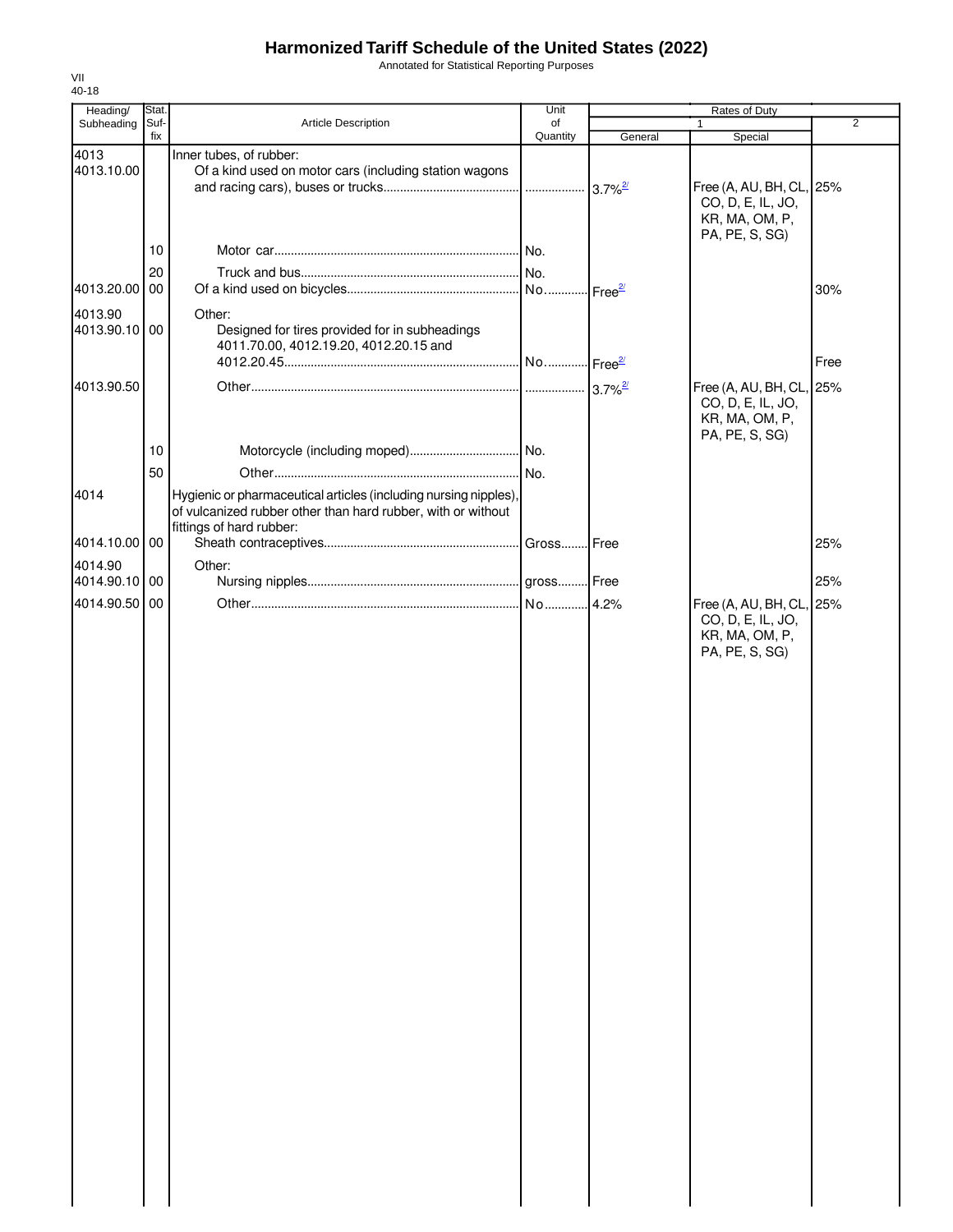Annotated for Statistical Reporting Purposes

| Heading/              | Stat.       |                                                                                                                                                                                        | Unit                      |                     | Rates of Duty                                                                     |                |
|-----------------------|-------------|----------------------------------------------------------------------------------------------------------------------------------------------------------------------------------------|---------------------------|---------------------|-----------------------------------------------------------------------------------|----------------|
| Subheading            | Suf-<br>fix | Article Description                                                                                                                                                                    | of<br>Quantity            | General             | Special                                                                           | $\overline{2}$ |
| 4015                  |             | Articles of apparel and clothing accessories (including gloves,<br>mittens and mitts), for all purposes, of vulcanized rubber other<br>than hard rubber:<br>Gloves, mittens and mitts: |                           |                     |                                                                                   |                |
| 4015.12               |             | Of a kind used for medical, surgical, dental or                                                                                                                                        |                           |                     |                                                                                   |                |
| 4015.12.10 00         |             | veterinary purposes:<br>Of a kind used for medical or surgical purposes doz.prs Free <sup>31</sup>                                                                                     |                           |                     |                                                                                   | 25%            |
| 4015.12.90            | 00          |                                                                                                                                                                                        | doz.prs 14% <sup>2/</sup> |                     | Free (A+, AU, BH,<br>CL, CO, D, E, IL,<br>JO, KR, MA, OM,<br>P, PA, PE, S, SG)    | 75%            |
| 4015.19<br>4015.19.11 |             | Other:                                                                                                                                                                                 |                           | $3\%$ <sup>2/</sup> | Free (A, AU, BH, CL, 25%<br>CO, D, E, IL, JO,<br>KR, MA, OM, P,<br>PA, PE, S, SG) |                |
|                       | 10          |                                                                                                                                                                                        |                           |                     |                                                                                   |                |
|                       | 50          |                                                                                                                                                                                        |                           |                     |                                                                                   |                |
| 4015.19.51            | 00          |                                                                                                                                                                                        |                           |                     | Free (A+, AU, BH,<br>CL, CO, D, E, IL,<br>JO, KR, MA, OM,<br>P, PA, PE, S, SG)    | 75%            |
| 4015.90.00            |             |                                                                                                                                                                                        |                           | $4\%$ <sup>2/</sup> | Free (A+, AU, BH,<br>CL, CO, D, E, IL,<br>JO, KR, MA, OM,<br>P, PA, PE, S, SG)    | 25%            |
|                       | 10          |                                                                                                                                                                                        |                           |                     |                                                                                   |                |
|                       | 50          |                                                                                                                                                                                        |                           |                     |                                                                                   |                |
| 4016<br>4016.10.00 00 |             | Other articles of vulcanized rubber other than hard rubber:                                                                                                                            | kg Free <sup>2/</sup>     |                     |                                                                                   | 25%            |
|                       |             |                                                                                                                                                                                        |                           |                     |                                                                                   |                |
|                       |             |                                                                                                                                                                                        |                           |                     |                                                                                   |                |
|                       |             |                                                                                                                                                                                        |                           |                     |                                                                                   |                |
|                       |             |                                                                                                                                                                                        |                           |                     |                                                                                   |                |
|                       |             |                                                                                                                                                                                        |                           |                     |                                                                                   |                |
|                       |             |                                                                                                                                                                                        |                           |                     |                                                                                   |                |
|                       |             |                                                                                                                                                                                        |                           |                     |                                                                                   |                |
|                       |             |                                                                                                                                                                                        |                           |                     |                                                                                   |                |
|                       |             |                                                                                                                                                                                        |                           |                     |                                                                                   |                |
|                       |             |                                                                                                                                                                                        |                           |                     |                                                                                   |                |
|                       |             |                                                                                                                                                                                        |                           |                     |                                                                                   |                |
|                       |             |                                                                                                                                                                                        |                           |                     |                                                                                   |                |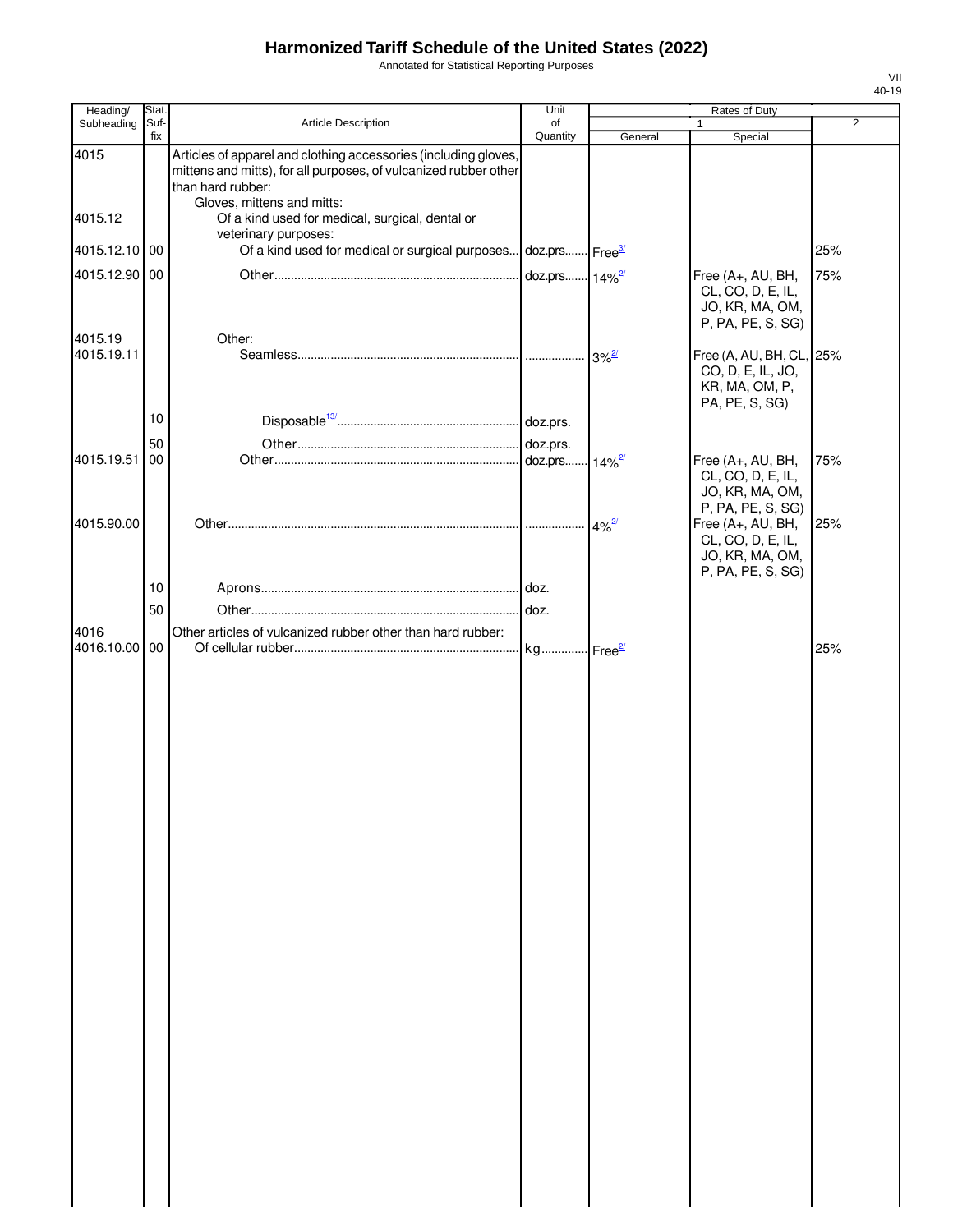Annotated for Statistical Reporting Purposes

| Heading/              | Stat.       |                                                                                        | Unit           |                        | Rates of Duty                                         |                |
|-----------------------|-------------|----------------------------------------------------------------------------------------|----------------|------------------------|-------------------------------------------------------|----------------|
| Subheading            | Suf-<br>fix | Article Description                                                                    | of<br>Quantity | General                | 1<br>Special                                          | $\overline{2}$ |
| 4016 (con.)           |             | Other articles of vulcanized rubber other than hard rubber:                            |                |                        |                                                       |                |
|                       |             | (con.)<br>Other:                                                                       |                |                        |                                                       |                |
| 4016.91.00 00         |             |                                                                                        |                |                        | Free (A*, AU, B, BH, 40%                              |                |
|                       |             |                                                                                        |                |                        | CL, CO, D, E, IL,                                     |                |
|                       |             |                                                                                        |                |                        | JO, KR, MA, OM,<br>P, PA, PE, S, SG)                  |                |
| 4016.92.00 00         |             |                                                                                        |                |                        | Free (A, AU, BH, CL, 35%                              |                |
|                       |             |                                                                                        |                |                        | CO, D, E, IL, JO,<br>KR, MA, OM, P,<br>PA, PE, S, SG) |                |
| 4016.93<br>4016.93.10 |             | Gaskets, washers and other seals:<br>Of a kind used in the automotive goods of chapter |                |                        |                                                       |                |
|                       |             |                                                                                        |                | $2.5\%$ <sup>16/</sup> | Free (A*, AU, B, BH, 25%                              |                |
|                       |             |                                                                                        |                |                        | CL, CO, D, E, IL,<br>JO, KR, MA, OM,                  |                |
|                       |             |                                                                                        |                |                        | P, PA, PE, S, SG)                                     |                |
|                       | 10          |                                                                                        |                |                        |                                                       |                |
|                       | 20          |                                                                                        |                |                        |                                                       |                |
|                       | 50          |                                                                                        | kg             |                        |                                                       |                |
| 4016.93.50            |             |                                                                                        |                | $2.5\%$ <sup>2/</sup>  | Free (A*, AU, BH, C, 25%                              |                |
|                       |             |                                                                                        |                |                        | CL, CO, D, E, IL,                                     |                |
|                       |             |                                                                                        |                |                        | JO, JP, KR, MA,<br>OM, P, PA, PE, S,                  |                |
|                       |             |                                                                                        |                |                        | SG)                                                   |                |
|                       | 10          |                                                                                        |                |                        |                                                       |                |
|                       | 20          |                                                                                        | kg             |                        |                                                       |                |
|                       | 50          |                                                                                        |                |                        |                                                       |                |
| 4016.94.00 00         |             |                                                                                        |                |                        | Free (A, AU, BH, CL, 80%                              |                |
|                       |             |                                                                                        |                |                        | CO, D, E, IL, JO,                                     |                |
|                       |             |                                                                                        |                |                        | KR, MA, OM, P,<br>PA, PE, S, SG)                      |                |
| 4016.95.00 00         |             |                                                                                        |                |                        | Free (A, AU, BH, CL, 25%                              |                |
|                       |             |                                                                                        |                |                        | CO, D, E, IL, JO,<br>KR, MA, OM, P,                   |                |
|                       |             |                                                                                        |                |                        | PA, PE, S, SG)                                        |                |
|                       |             |                                                                                        |                |                        |                                                       |                |
|                       |             |                                                                                        |                |                        |                                                       |                |
|                       |             |                                                                                        |                |                        |                                                       |                |
|                       |             |                                                                                        |                |                        |                                                       |                |
|                       |             |                                                                                        |                |                        |                                                       |                |
|                       |             |                                                                                        |                |                        |                                                       |                |
|                       |             |                                                                                        |                |                        |                                                       |                |
|                       |             |                                                                                        |                |                        |                                                       |                |
|                       |             |                                                                                        |                |                        |                                                       |                |
|                       |             |                                                                                        |                |                        |                                                       |                |
|                       |             |                                                                                        |                |                        |                                                       |                |
|                       |             |                                                                                        |                |                        |                                                       |                |
|                       |             |                                                                                        |                |                        |                                                       |                |
|                       |             |                                                                                        |                |                        |                                                       |                |
|                       |             |                                                                                        |                |                        |                                                       |                |
|                       |             |                                                                                        |                |                        |                                                       |                |
|                       |             |                                                                                        |                |                        |                                                       |                |
|                       |             |                                                                                        |                |                        |                                                       |                |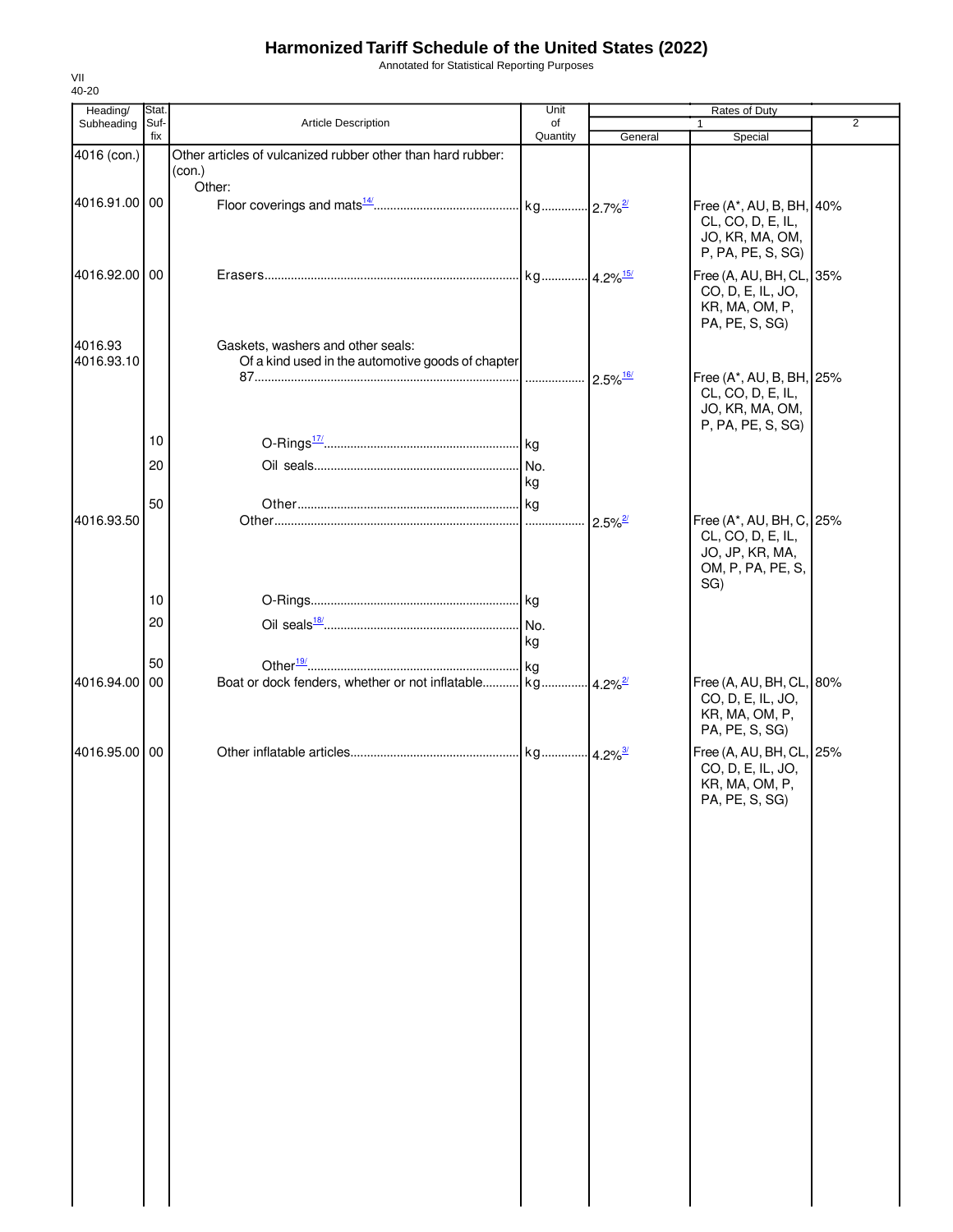Annotated for Statistical Reporting Purposes

| Heading/              | Stat.       |                                                                                                                                                  | Unit                  |                        | Rates of Duty                                                                           |                |
|-----------------------|-------------|--------------------------------------------------------------------------------------------------------------------------------------------------|-----------------------|------------------------|-----------------------------------------------------------------------------------------|----------------|
| Subheading            | Suf-<br>fix | Article Description                                                                                                                              | of                    |                        |                                                                                         | $\overline{2}$ |
| 4016 (con.)           |             | Other articles of vulcanized rubber other than hard rubber:                                                                                      | Quantity              | General                | Special                                                                                 |                |
| 4016.99<br>4016.99.03 | 00          | (con.)<br>Other: (con.)<br>Other:<br>Containers, with or without their closures, of a kind<br>used for the packing, transporting or marketing of |                       |                        | Free (A, AU, BH, CL, 80%                                                                |                |
| 4016.99.05            | 00          | Household articles not elsewhere specified or                                                                                                    |                       |                        | CO, D, E, IL, JO,<br>KR, MA, OM, P,<br>PA, PE, S, SG)                                   |                |
|                       |             |                                                                                                                                                  | kg 3.4% <sup>3/</sup> |                        | Free (A, AU, BH, CL, 80%<br>CO, D, E, IL, JO,<br>KR, MA, OM, P,<br>PA, PE, S, SG)       |                |
| 4016.99.10 00         |             |                                                                                                                                                  |                       |                        | Free (A, AU, B, BH, 57.5%<br>CL, CO, D, E, IL,<br>JO, KR, MA, OM,<br>P, PA, PE, S, SG)  |                |
| 4016.99.15 00         |             |                                                                                                                                                  |                       |                        | Free (A, AU, B, BH, 80%<br>CL, CO, D, E, IL,<br>JO, KR, MA, OM,<br>P, PA, PE, S, SG)    |                |
| 4016.99.20            | 00          |                                                                                                                                                  |                       |                        | Free (A, AU, BH, CL, 80%<br>CO, D, E, IL, JO,<br>KR, MA, OM, P,<br>PA, PE, S, SG)       |                |
| 4016.99.30            | 00          | Other:<br>Of natural rubber:<br>Vibration control goods of a kind used in<br>the vehicles of headings 8701 through                               |                       |                        |                                                                                         | 35%            |
|                       |             |                                                                                                                                                  |                       |                        |                                                                                         |                |
| 4016.99.35            |             |                                                                                                                                                  |                       |                        |                                                                                         | 35%            |
|                       | 10          |                                                                                                                                                  |                       |                        |                                                                                         |                |
|                       | 50          | Other:                                                                                                                                           |                       |                        |                                                                                         |                |
| 4016.99.55            | 00          | Vibration control goods of a kind used in<br>the vehicles of headings 8701 through                                                               |                       |                        |                                                                                         |                |
|                       |             |                                                                                                                                                  | kg 2.5% <sup>2/</sup> |                        | Free (A, AU, B, BH, 80%<br>CL, CO, D, E, IL,<br>JO, KR, MA, OM,<br>P, PA, PE, S, SG)    |                |
| 4016.99.60            |             |                                                                                                                                                  |                       | $2.5\%$ <sup>21/</sup> | Free (A, AU, B, BH, 80%<br>C, CL, CO, D, E, IL,<br>JO, KR, MA, OM,<br>P, PA, PE, S, SG) |                |
|                       | 10          | Mechanical articles for motor                                                                                                                    |                       |                        |                                                                                         |                |
|                       | 50          |                                                                                                                                                  |                       |                        |                                                                                         |                |
| 4017.00.00            | 00          | Hard rubber (for example, ebonite) in all forms, including waste                                                                                 |                       |                        | Free (A, AU, B, BH, 80%<br>C, CL, CO, D, E, IL,                                         |                |
|                       |             |                                                                                                                                                  |                       |                        | JO, KR, MA, OM,<br>P, PA, PE, S,<br>$SG)^{24/2}$                                        |                |
|                       |             |                                                                                                                                                  |                       |                        |                                                                                         |                |
|                       |             |                                                                                                                                                  |                       |                        |                                                                                         |                |